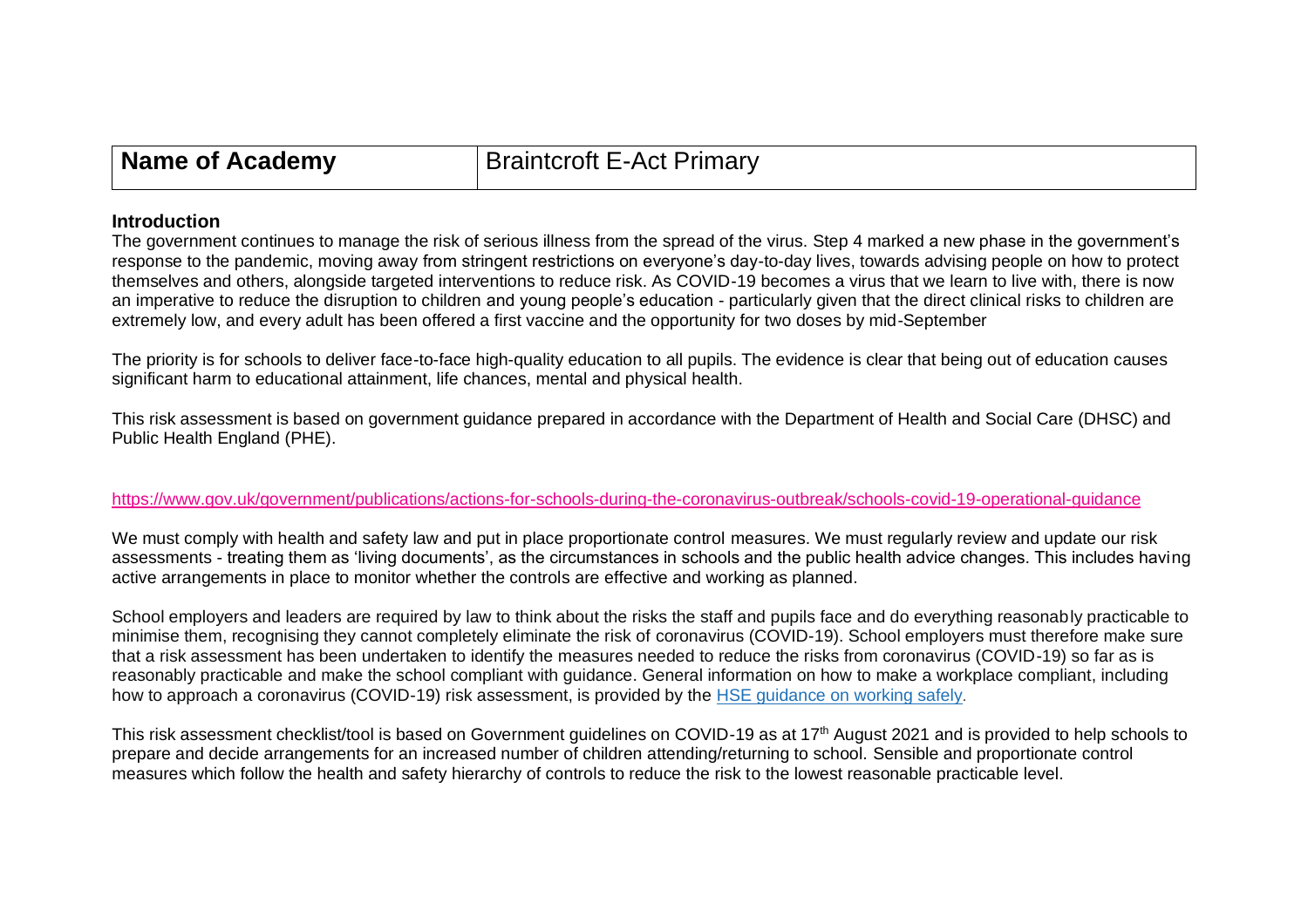Risk assessment is about identifying sensible measures to control the risks in a workplace or when undertaking an activity. The process evaluates the threats and risks of a specified issue/situation and enables the likelihood that somebody could be harmed, together with an indication of how serious the harm could be, to be considered.

The Risk Assessment below details specific measures but as an overarching summary:-

## **Core Principles**

## **Mixing and "bubbles"**

We no longer recommend that it is necessary to keep children in consistent groups ('bubbles').

This means that bubbles will not need to be used for any summer provision (for example, summer schools) or in schools from the autumn term.

As well as enabling flexibility in curriculum delivery, this means that assemblies can resume, and you no longer need to make alternative arrangements to avoid mixing at lunch.

You should make sure your contingency plans/outbreak management plans cover the possibility that in some local areas it may become necessary to reintroduce 'bubbles' for a temporary period, to reduce mixing between groups. Any decision to recommend the reintroduction of 'bubbles' would not be taken lightly and would need to take account of the detrimental impact they can have on the delivery of education.

# **Tracing Close Contacts and Isolation**

Settings will only needed to do contact tracing up to and including the 18<sup>th</sup> July.

Close contacts will now be identified via NHS Test and Trace and education settings will no longer be expected to undertake contact tracing. As with positive cases in any other setting, NHS Test and Trace will work with the positive case and/or their parent to identify close contacts. Contacts from a school setting will only be traced by NHS Test and Trace where the positive case and/or their parents specifically identifies the individual as being a close contact. This is likely to be a small number of individuals who would be most at risk of contracting COVID-19 due to the nature of the close contact. You may be contacted in exceptional cases to help with identifying close contacts, as currently happens in managing other infectious diseases.

Individuals are not required to self-isolate if they live in the same household as someone with Covid-19, or are a close contact of someone with Covid-19 and any of the following apply:

• they are fully vaccinated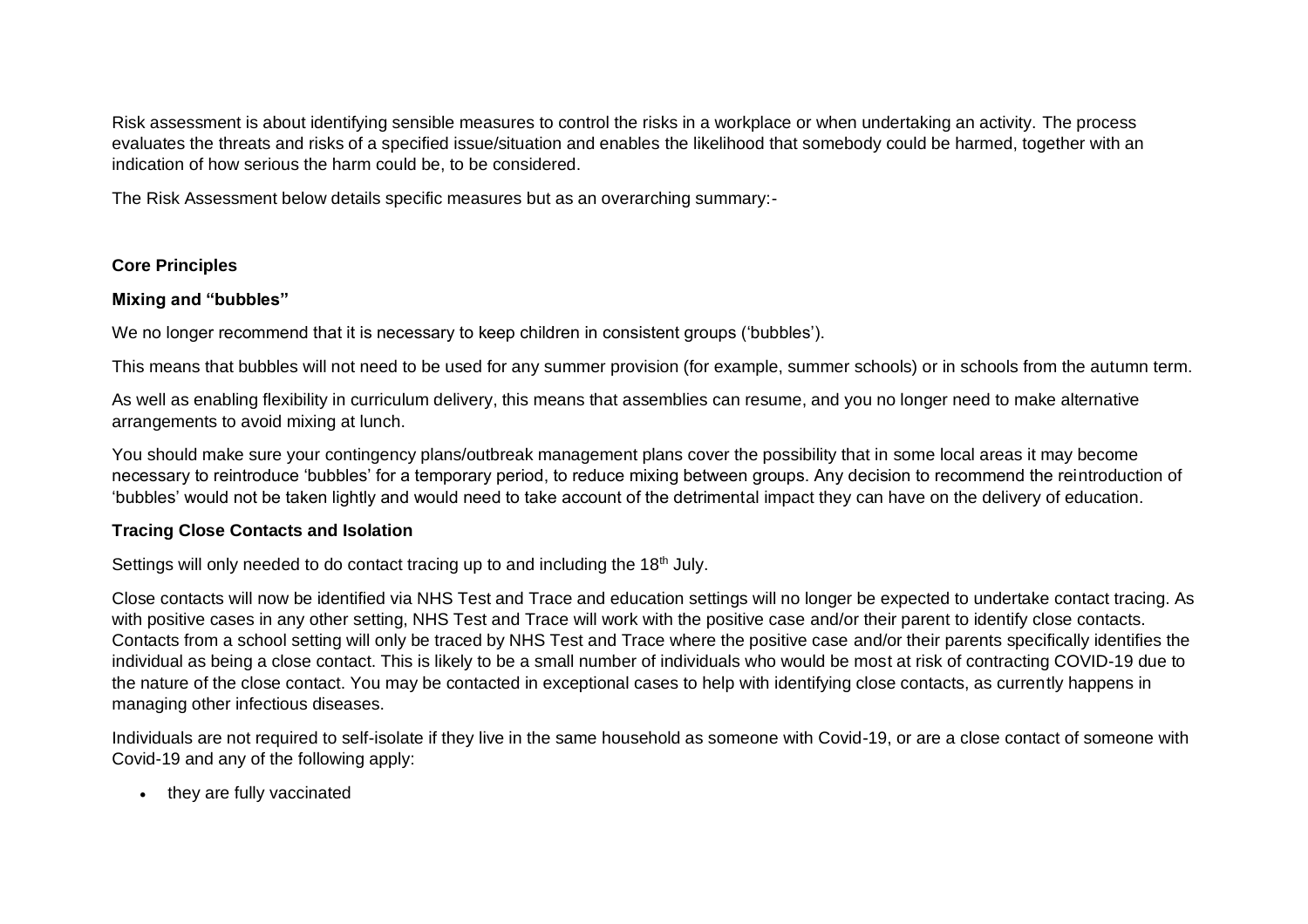- they are below the age of 18 years and 6 months
- they have taken part in or are currently part of an approved COVID-19 vaccine trial
- they are not able to get vaccinated for medical reasons

Instead they will be contacted by NHS Test and Trace, informed they have been in close contact with a positive case and advised to take a PCR test. We would encourage all individuals to take a PCR test if advised to do so.

Staff who do not need to isolate, and children and young people aged under 18 years and 6 months who usually attend school, and have been identified as a close contact, should continue to attend schools as normal. They do not need to wear a face covering within the school, but it is expected and recommended that these are worn when travelling on public or dedicated transport.

18-year-olds will be treated in the same way as children until 6 months after their 18<sup>th</sup> birthday, to allow them the opportunity to get fully vaccinated. At which point, they will be subject to the same rules as adults and so if they choose not to get vaccinated, they will need to selfisolate if identified as a close contact.

Settings will continue to have a role in working with health protection teams in the case of a local outbreak. If there is a substantial increase in the number of positive cases in a setting or if central government offers the area an enhanced response package, a director of public health might advise a setting to temporarily reintroduce some control measures.

## **Face Coverings**

Face coverings are no longer advised for pupils, staff and visitors either in classrooms or in communal areas

The government has removed the requirement to wear face coverings in law but expects and recommends that they are worn in enclosed and crowded spaces where you may come in to contact with people you don't normally meet. This includes public transport and dedicated transport to school or college.

## **E-ACT continues to support staff and students who may choose to continue to wear a face covering**

## **In circumstances where face coverings are recommended**

If you have a substantial increase in the number of positive cases, a director of public health might advise you that face coverings should temporarily be worn in communal areas or classrooms (by pupils, staff and visitors, unless exempt).

You should make sure your outbreak management plans cover this possibility. In these circumstances, transparent face coverings, which may assist communication with someone who relies on lip reading, clear sound or facial expression to communicate, can also be worn. Transparent face coverings may be effective in reducing the spread of COVID-19. However, the evidence to support this is currently very limited. Face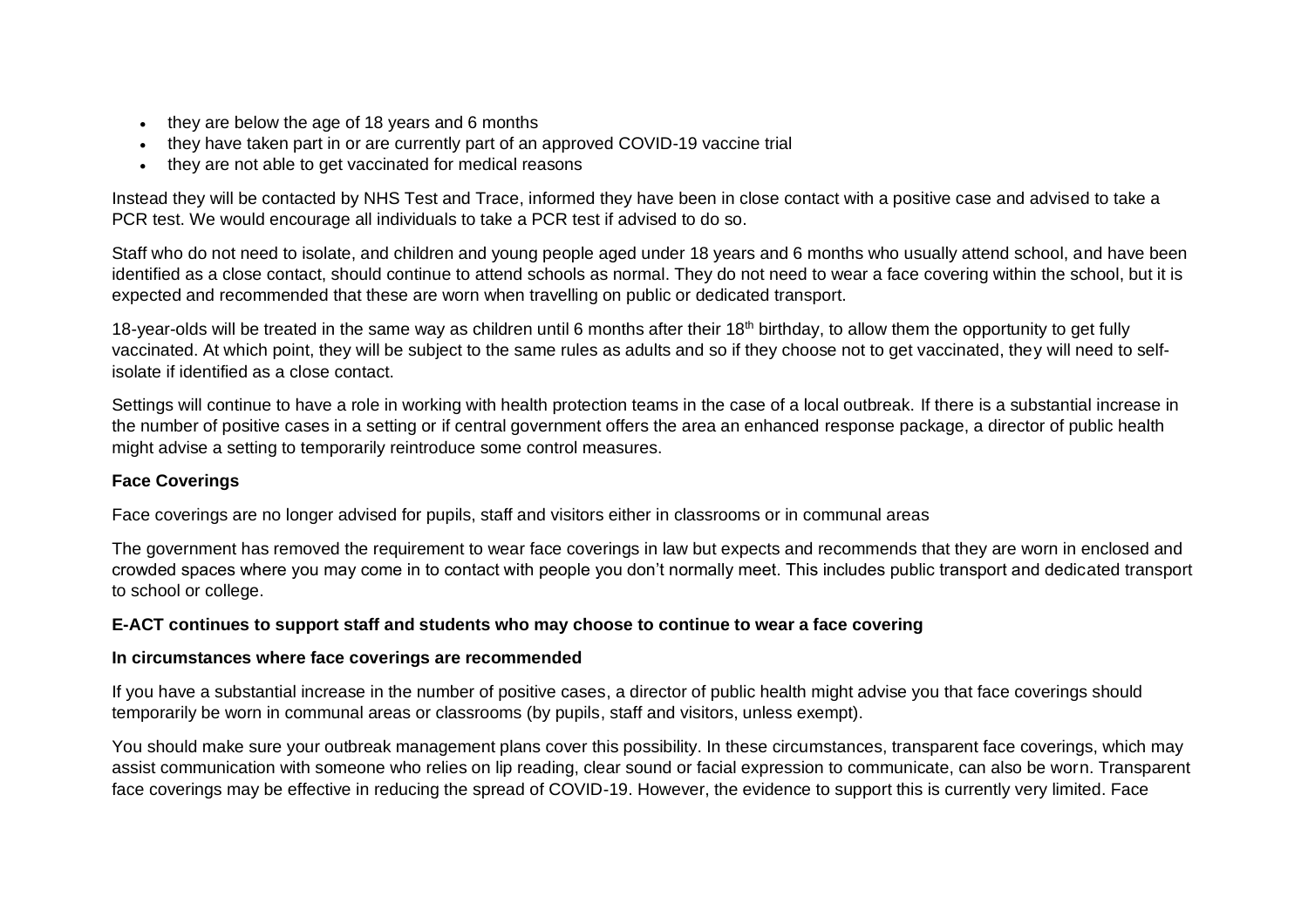coverings (whether transparent or cloth) should fit securely around the face to cover the nose and mouth and be made with a breathable material capable of filtering airborne particles. The main benefit from a transparent face covering is that they can aid communication, for example enabling lip-reading or allowing for the full visibility of facial expressions, but this should be considered alongside the comfort and breathability of a face covering that contains plastic, which may mean that the face covering is less breathable than layers of cloth.

Face visors or shields can be worn by those exempt from wearing a face covering but they are not an equivalent alternative in terms of source control of virus transmission. They may protect the wearer against droplet spread in specific circumstances but are unlikely to be effective in preventing the escape of smaller respiratory particles when used without an additional face covering. They should only be used after carrying out a risk assessment for the specific situation and should always be cleaned appropriately. The use of face coverings may have a particular impact on those who rely on visual signals for communication. Those who communicate with or provide support to those who do, are exempt from any recommendation to wear face coverings in education and childcare settings. You have a duty to make reasonable adjustments for disabled pupils to support them to access education successfully.

Where appropriate, you should discuss with pupils and parents the types of reasonable adjustments that are being considered to support an individual. No pupil or student should be denied education on the grounds of whether they are, or are not, wearing a face covering.

#### **Stepping Measures Up and Down**

You should have contingency plans (sometimes called outbreak management plans), outlining what you would do if children, pupils, students or staff test positive for COVID-19, or how you operate if you were advised to take extra measures to help break chains of transmission. Given the detrimental impact that restrictions on education can have on children and young people, any measures in schools should only ever be considered as a last resort, kept to the minimum number of schools or groups possible, and for the shortest amount of time possible.

Central government may offer local areas of particular concern an enhanced response package to help limit increases in transmission.

For most settings it will make sense to think about taking extra action if the number of positive cases substantially increases. Information on what circumstances might lead you to consider taking additional action, and the steps you should work through, can be found in the [contingency](https://www.gov.uk/government/publications/coronavirus-covid-19-local-restrictions-in-education-and-childcare-settings/contingency-framework-education-and-childcare-settings) framework.

The contingency framework describes the principles of managing local outbreaks of COVID-19 in education and childcare settings. Local authorities, directors of public health (DsPH) and PHE health protection teams (HPTs) can recommend measures described in the contingency framework in individual education and childcare settings – or a small cluster of settings – as part of their outbreak management responsibilities.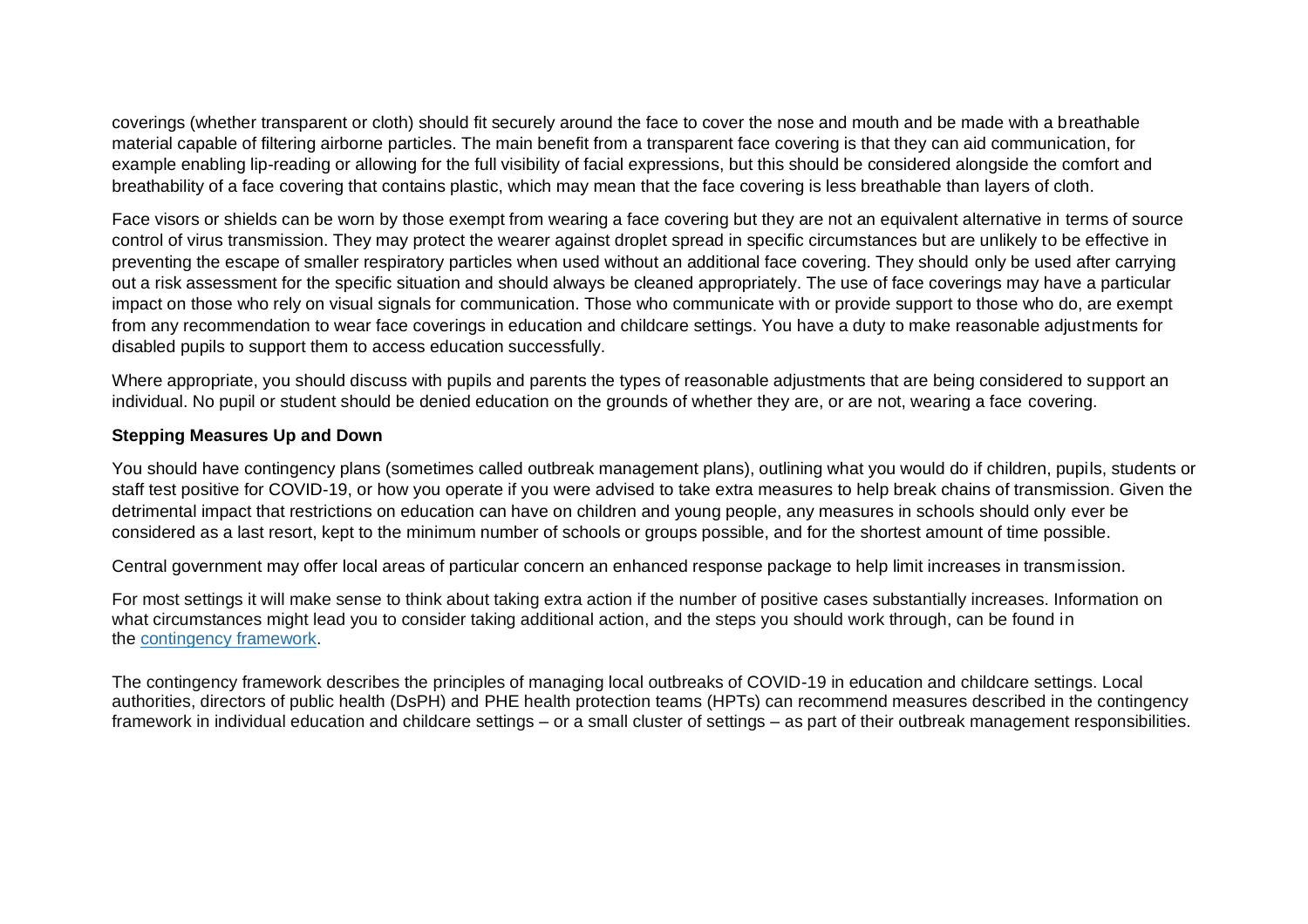### **Systems of Controls**

### **1. Ensure good hygiene for everyone**

- a. Frequent and thorough hand cleaning should now be regular practice. You should continue to ensure that pupils and staff clean their hands regularly. This can be done with soap and water or hand sanitiser.
- b. The "catch it, bin it, kill it" approach continues to be very important.
- c. Most staff in schools will not require PPE beyond what they would normally need for their work.

### **2. Maintain appropriate cleaning regime, using standard products such as detergents**

a. You should put in place and maintain an appropriate cleaning schedule. This should include regular cleaning of areas and equipment (for example, twice a day) with a particular focus on frequently touched surfaces.

### 3. **Keep occupied spaces well ventilated**

- a. When your school is in operation, it is important to ensure it is well ventilated and that a comfortable teaching environment is maintained.
- b. You should identify any poorly ventilated spaces as part of your risk assessment and take steps to improve fresh air flow in these areas, giving particular consideration when holding events where visitors such as parents are on site, for example school plays.
- c. Mechanical ventilation is a system that uses a fan to draw fresh air, or extract air from a room. These should be adjusted to increase the ventilation rate wherever possible and checked to confirm that normal operation meets current guidance and that only fresh outside air is circulated. If possible, systems should be adjusted to full fresh air or, if this is not possible, then systems should be operated as normal as long as they are within a single room and supplemented by an outdoor air supply. Where mechanical ventilation systems exist, you should ensure that they are maintained in accordance with the manufacturers' recommendations.
- d. Opening external windows can improve natural ventilation, and in addition, opening internal doors can also assist with creating a throughput of air. If necessary, external opening doors may also be used (if they are not fire doors and where safe to do so). You should balance the need for increased ventilation while maintaining a comfortable temperature.
- e. The DFE is working with Public Health England, NHS Test and Trace, and the Scientific Advisory Group for Emergencies (SAGE) on a pilot project to measure CO2 levels in classrooms and exploring options to help improve ventilation in settings where needed.
- 4. **Following Public Health advice on testing, self-isolation and managing confirmed cases of COVID-19**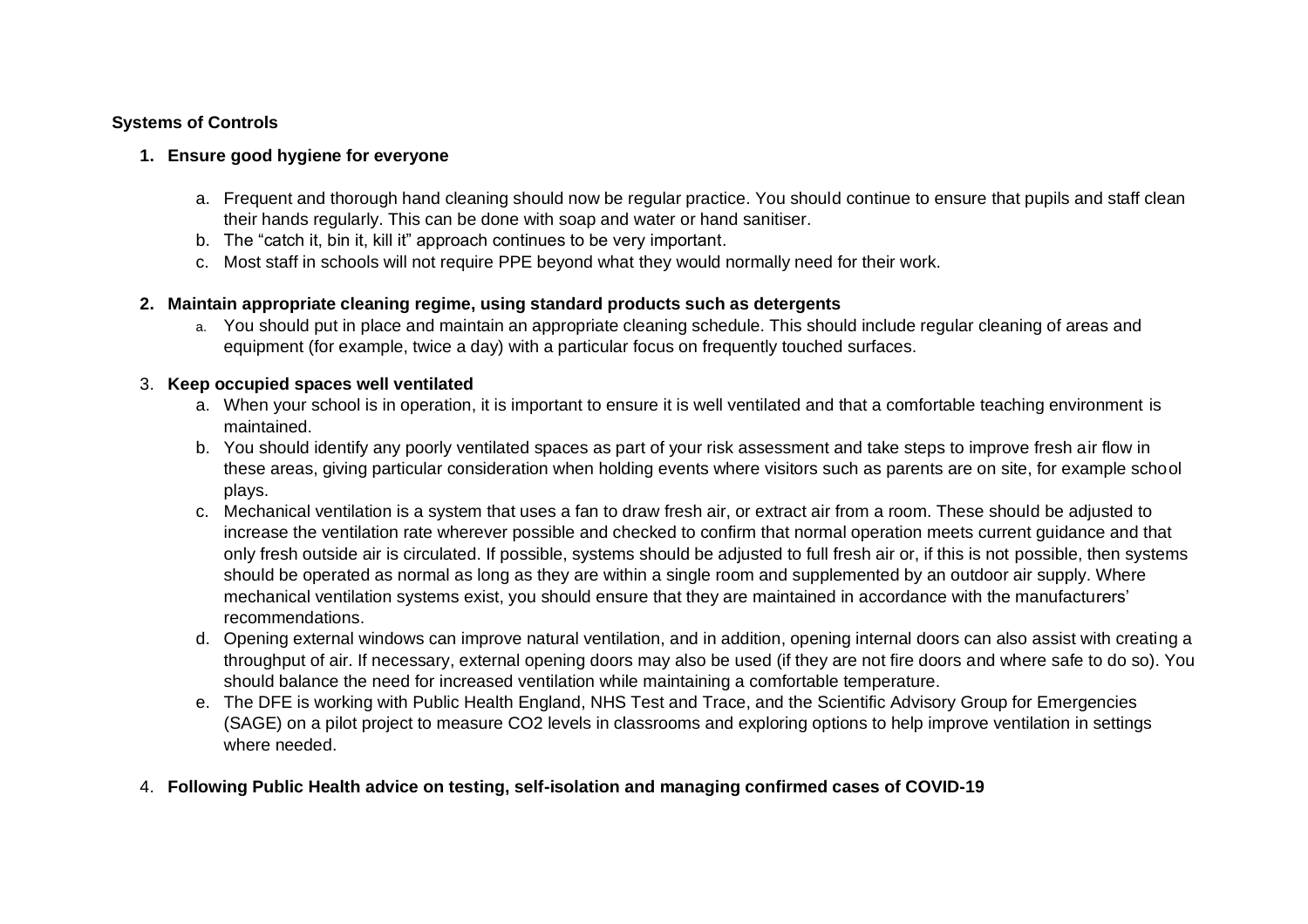When an individual develops COVID-19 symptoms or has a positive test. Pupils, staff and other adults should follow public health advice on when to [self-isolate](https://www.nhs.uk/conditions/coronavirus-covid-19/self-isolation-and-treatment/when-to-self-isolate-and-what-to-do/) and what to do. They should not come into school if they have symptoms, have had a positive test result or other reasons requiring them to stay at home due to the risk of them passing on COVID-19 (for example, they are required to quarantine). If anyone in your school develops COVID-19 [symptoms,](https://www.nhs.uk/conditions/coronavirus-covid-19/symptoms/) however mild, you should send them home and they should follow public health advice.

For everyone with symptoms, they should avoid using public transport and, wherever possible, be collected by a member of their family or household.

If a pupil is awaiting collection, they should be left in a room on **their own if possible** and safe to do so. A window should be opened for fresh air ventilation if possible. Appropriate PPE should also be used if close contact is necessary. Further information on this can be found in the use of PPE in [education,](https://www.gov.uk/government/publications/safe-working-in-education-childcare-and-childrens-social-care) childcare and children's social care settings guidance. Any rooms they use should be cleaned after they have left.

The household (including any siblings) should follow the PHE stay at home guidance for households with possible or confirmed [coronavirus](https://www.gov.uk/government/publications/covid-19-stay-at-home-guidance/stay-at-home-guidance-for-households-with-possible-coronavirus-covid-19-infection) [\(COVID-19\)](https://www.gov.uk/government/publications/covid-19-stay-at-home-guidance/stay-at-home-guidance-for-households-with-possible-coronavirus-covid-19-infection) infection.

#### *Asymptomatic testing*

Testing remains important in reducing the risk of transmission of infection within schools. That is why, whilst some measures are relaxed, others will remain, and if necessary, in response to the latest epidemiological data, we all need to be prepared to step measures up or down in future depending on local circumstances.

Over the summer, staff and secondary pupils should continue to test regularly if they are attending settings that remain open, such as summer schools and out of school activities based in school settings. Schools will only provide tests for twice weekly asymptomatic testing for pupils and staff over the summer period if they are attending school settings. However, testing will still be widely available over the summer and kits can be collected either from your local pharmacy or ordered online.

As pupils will potentially mix with lots of other people during the summer holidays, all secondary school pupils should receive 2 on-site lateral flow device tests, 3 to 5 days apart, on their return in the autumn term.

Settings may commence testing from 3 working days before the start of term and can stagger return of pupils across the first week to manage this. Pupils should then continue to test twice weekly at home until the end of September, when this will be reviewed.

Staff should undertake twice weekly home tests whenever they are on site until the end of September, when this will also be reviewed.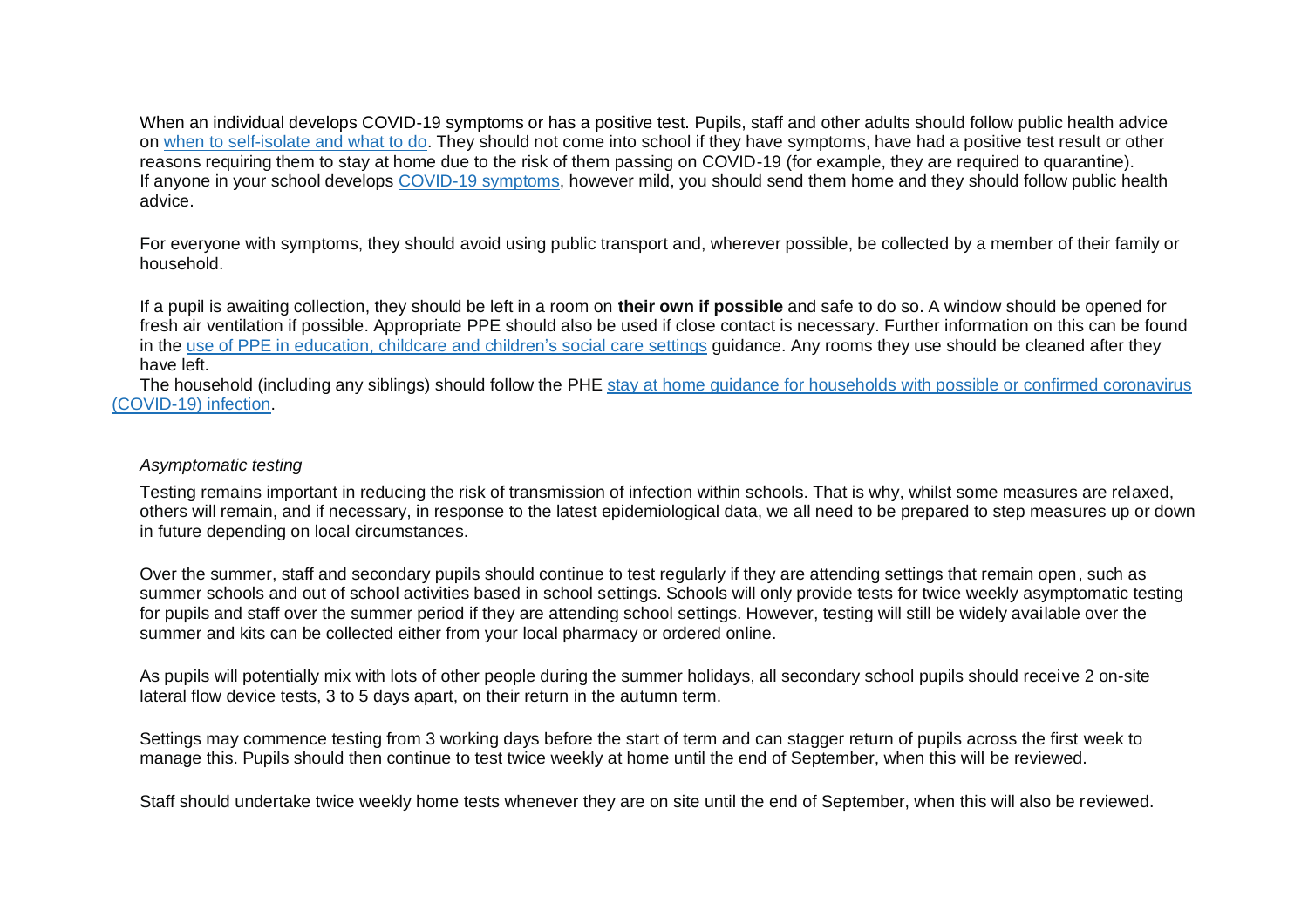Secondary schools should also retain a small asymptomatic testing site (ATS) on-site until further notice so they can offer testing to pupils who are unable to test themselves at home.

There is no need for primary age pupils (those in year 6 and below) to test over the summer period. They will be offered the 2 tests at an ATS at the beginning of the autumn term when they start at their secondary school as a new year 7. Schools may choose, however, to start testing year 6 pupils earlier, including in summer schools, depending on their local circumstances.

#### *Confirmatory PCR tests*

Staff and pupils with a positive LFD test result should self-isolate in line with the stay at home guidance for [households](https://www.gov.uk/government/publications/covid-19-stay-at-home-guidance/stay-at-home-guidance-for-households-with-possible-coronavirus-covid-19-infection) with possible or confirmed coronavirus [\(COVID-19\)](https://www.gov.uk/government/publications/covid-19-stay-at-home-guidance/stay-at-home-guidance-for-households-with-possible-coronavirus-covid-19-infection) infection. They will also need to get a free PCR test to check if they have [COVID-19.](https://www.gov.uk/get-coronavirus-test)

Whilst awaiting the PCR result, the individual should continue to self-isolate.

If the PCR test is taken within 2 days of the positive lateral flow test, and is negative, it overrides the self-test LFD test and the pupil can return to school, as long as the individual doesn't have COVID-19 symptoms.

Additional information on PCR test kits for schools and further [education](https://www.gov.uk/government/publications/coronavirus-covid-19-home-test-kits-for-schools-and-fe-providers/coronavirus-covid-19-home-test-kits-for-schools-and-fe-providers) providers is available.

a.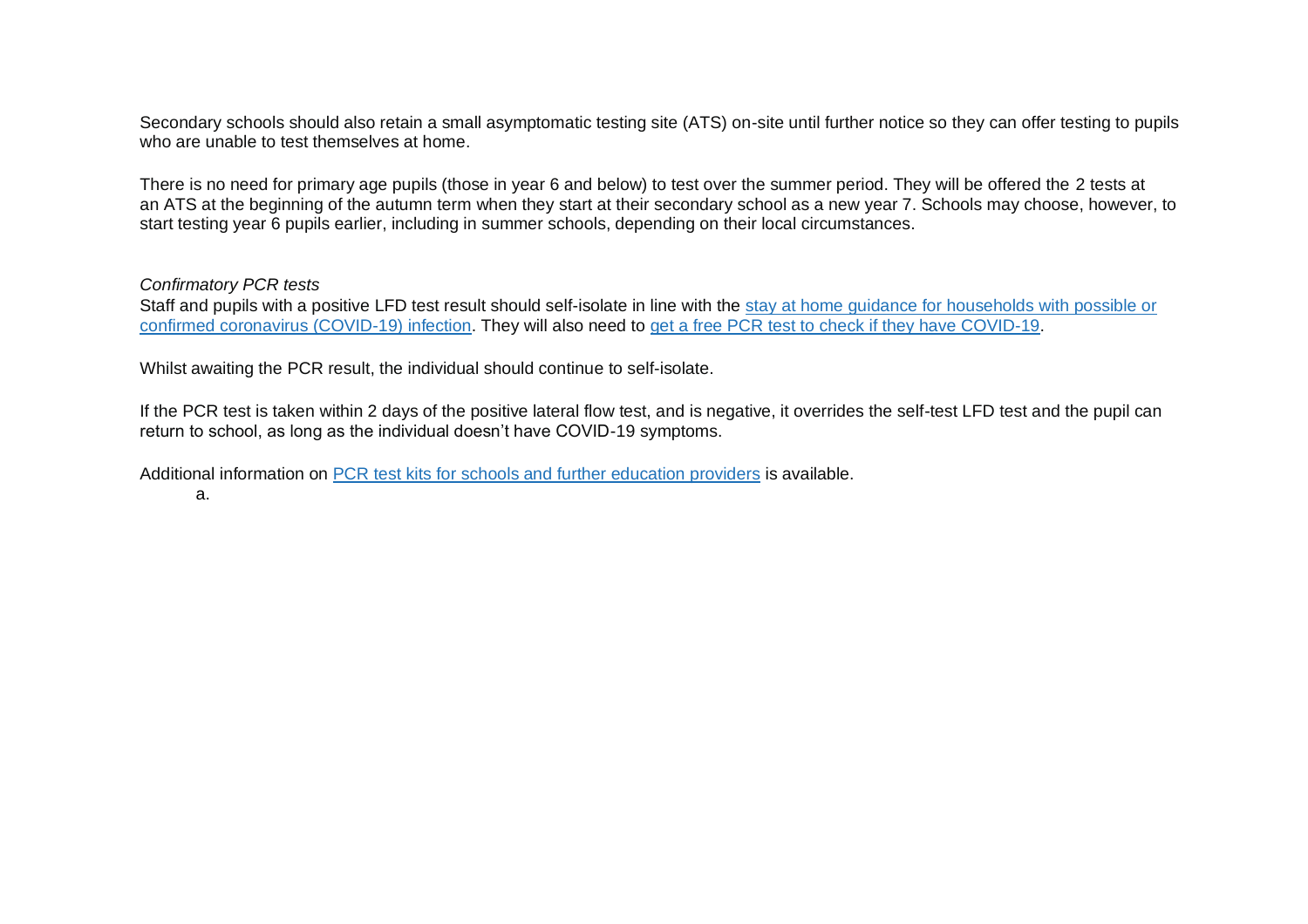# **Version Control**

| <b>Version No.</b> |                                                     | <b>Date Published</b> |
|--------------------|-----------------------------------------------------|-----------------------|
|                    | Original version for start of academic year 2021/22 | 01/09/21              |
|                    |                                                     |                       |
|                    |                                                     |                       |
|                    |                                                     |                       |

## **Consultation**

| <b>Consulted With</b> | Date and How                  | <b>Comments</b> |
|-----------------------|-------------------------------|-----------------|
| Staff                 | 01/09/21 Staff INSET          |                 |
|                       | 06/09/21 Staff Email          |                 |
| Parents               | 06/09/21 Class Dojo (parental |                 |
|                       | communications platform)      |                 |
| <b>Unions</b>         | 06/09/21 Email                |                 |
|                       |                               |                 |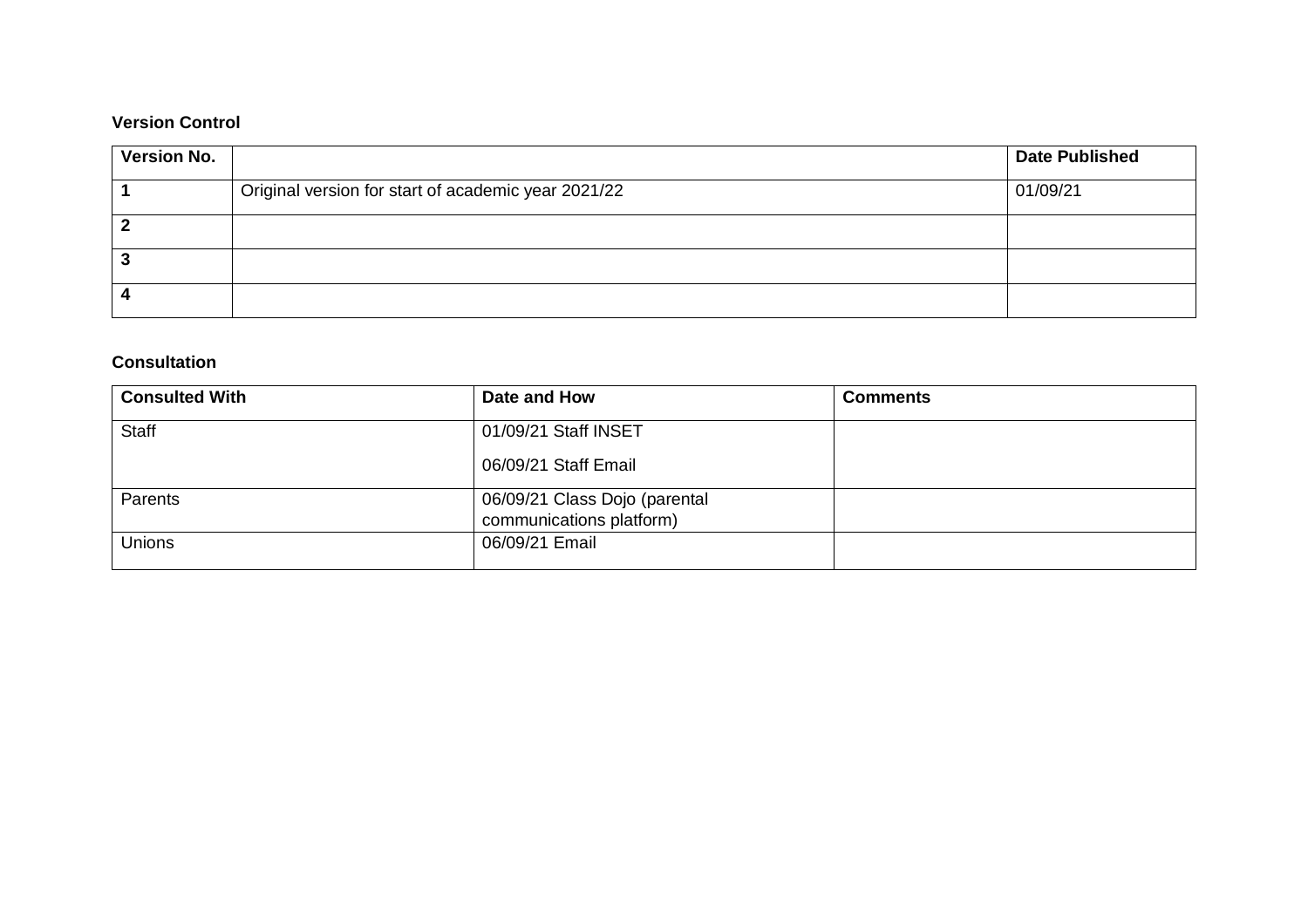# **Government Guidance**

|                                                                                  | Links to related published guidance notes to be referred to alongside the Model Risk Assessment                                                                                                                                            |
|----------------------------------------------------------------------------------|--------------------------------------------------------------------------------------------------------------------------------------------------------------------------------------------------------------------------------------------|
| <b>Links to DfE Guidance</b>                                                     | https://www.gov.uk/government/publications/actions-for-schools-during-the-coronavirus-outbreak/schools-covid-19-<br>operational-guidance                                                                                                   |
| As new guidance is produced<br>weekly, please refer<br>to www.gov.uk for updates | https://www.gov.uk/government/publications/coronavirus-covid-19-early-years-and-childcare-closures                                                                                                                                         |
|                                                                                  | https://www.gov.uk/government/publications/face-coverings-when-to-wear-one-and-how-to-make-your-own/face-<br>coverings-when-to-wear-one-and-how-to-make-your-own                                                                           |
|                                                                                  | https://assets.publishing.service.gov.uk/government/uploads/system/uploads/attachment_data/file/1011704/20210817_C<br>ontingency_Framework_FINAL.pdf                                                                                       |
|                                                                                  | https://e-bug.eu/eng_home.aspx?cc=eng&ss=1&t=Information%20about%20the%20Coronavirus                                                                                                                                                       |
|                                                                                  | https://www.gov.uk/government/publications/safe-working-in-education-childcare-and-childrens-social-care/safe-working-<br>in-education-childcare-and-childrens-social-care-settings-including-the-use-of-personal-protective-equipment-ppe |
|                                                                                  | https://www.gov.uk/government/publications/covid-19-decontamination-in-non-healthcare-settings                                                                                                                                             |
|                                                                                  | https://www.hse.gov.uk/coronavirus/equipment-and-machinery/air-conditioning-and-ventilation/index.htm                                                                                                                                      |
|                                                                                  | https://www.cibse.org/coronavirus-covid-19                                                                                                                                                                                                 |
|                                                                                  | https://www.nhs.uk/conditions/coronavirus-covid-19/self-isolation-and-treatment/when-to-self-isolate-and-what-to-do/                                                                                                                       |
|                                                                                  | https://www.nhs.uk/conditions/coronavirus-covid-19/symptoms/                                                                                                                                                                               |
|                                                                                  | https://www.gov.uk/government/publications/covid-19-stay-at-home-guidance/stay-at-home-guidance-for-households-<br>with-possible-coronavirus-covid-19-infection                                                                            |
|                                                                                  | https://www.gov.uk/get-coronavirus-test                                                                                                                                                                                                    |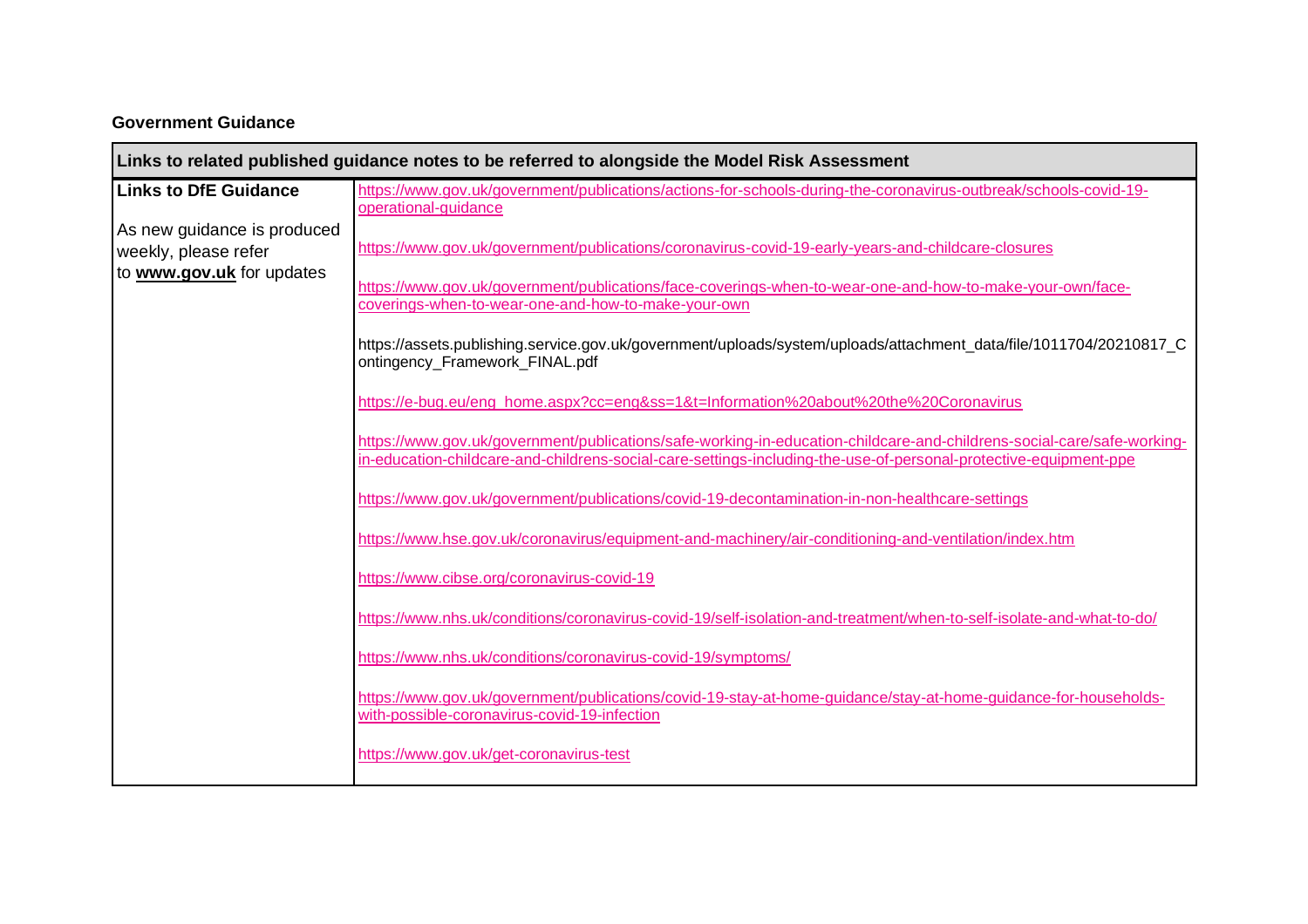| https://www.gov.uk/government/publications/coronavirus-covid-19-test-kits-for-schools-and-fe-providers/coronavirus-<br>covid-19-home-test-kits-for-schools-and-fe-providers                                                                                                                                                      |
|----------------------------------------------------------------------------------------------------------------------------------------------------------------------------------------------------------------------------------------------------------------------------------------------------------------------------------|
| https://www.nhs.uk/conditions/coronavirus-covid-19/self-isolation-and-treatment/when-to-self-isolate-and-what-to-do/                                                                                                                                                                                                             |
| https://www.gov.uk/government/publications/supporting-pupils-at-school-with-medical-conditions--3                                                                                                                                                                                                                                |
| https://www.gov.uk/government/publications/school-attendance                                                                                                                                                                                                                                                                     |
| https://www.legislation.gov.uk/uksi/2021/582/contents                                                                                                                                                                                                                                                                            |
| https://www.gov.uk/guidance/red-amber-and-green-list-rules-for-entering-england                                                                                                                                                                                                                                                  |
| https://www.gov.uk/government/publications/quarantine-arrangements-for-boarding-school-students-from-red-list-<br>countries                                                                                                                                                                                                      |
| https://www.gov.uk/government/publications/remote-education-temporary-continuity-direction-explanatory-note                                                                                                                                                                                                                      |
| https://get-help-with-remote-education.education.gov.uk/safeguarding                                                                                                                                                                                                                                                             |
| https://www.gov.uk/government/publications/education-recovery-support                                                                                                                                                                                                                                                            |
| https://www.qov.uk/government/publications/protective-measures-for-holiday-or-after-school-clubs-and-other-out-of-<br>school-settings-for-children-during-the-coronavirus-covid-19-outbreak/protective-measures-for-holiday-and-after-school-<br>clubs-and-other-out-of-school-settings-during-the-coronavirus-covid-19-outbreak |
| https://www.gov.uk/guidance/mental-health-and-wellbeing-support-in-schools-and-colleges#contents                                                                                                                                                                                                                                 |
| https://www.gov.uk/government/publications/covid-19-free-school-meals-guidance/covid-19-free-school-meals-guidance-<br>for-schools                                                                                                                                                                                               |
| https://www.gov.uk/government/publications/health-and-safety-on-educational-visits                                                                                                                                                                                                                                               |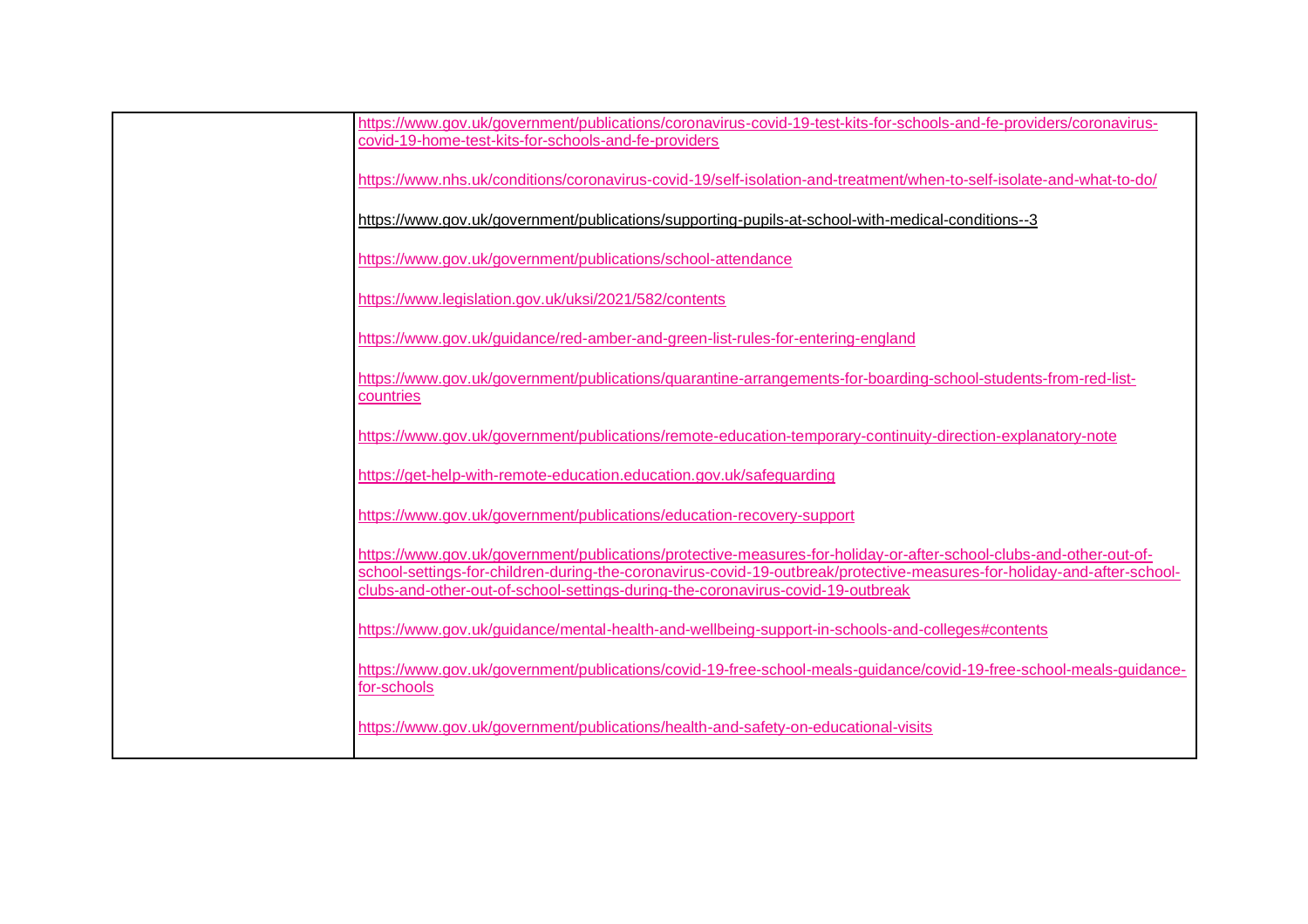| be addressed                                                                                 | https://www.gov.uk/government/publications/protective-measures-for-holiday-or-after-school-clubs-and-other-out-of-<br>school-settings-for-children-during-the-coronavirus-covid-19-outbreak/protective-measures-for-holiday-and-after-school-<br>clubs-and-other-out-of-school-settings-during-the-coronavirus-covid-19-outbreak<br>https://www.gov.uk/government/publications/coronavirus-covid-19-school-and-college-performance-measures<br>https://www.gov.uk/government/publications/guidance-on-shielding-and-protecting-extremely-vulnerable-persons-from-<br>covid-19/quidance-on-shielding-and-protecting-extremely-vulnerable-persons-from-covid-19<br>In place? Proposed Action<br>Area of concern to Control measures<br><b>Responsible</b><br>(Yes/No)<br><b>Good Practice Control Measures Adopted</b><br>person |             |                                                                                                                                                                                                                                                                                                                                                                                                                                                                                                                                                               |           |  |
|----------------------------------------------------------------------------------------------|--------------------------------------------------------------------------------------------------------------------------------------------------------------------------------------------------------------------------------------------------------------------------------------------------------------------------------------------------------------------------------------------------------------------------------------------------------------------------------------------------------------------------------------------------------------------------------------------------------------------------------------------------------------------------------------------------------------------------------------------------------------------------------------------------------------------------------|-------------|---------------------------------------------------------------------------------------------------------------------------------------------------------------------------------------------------------------------------------------------------------------------------------------------------------------------------------------------------------------------------------------------------------------------------------------------------------------------------------------------------------------------------------------------------------------|-----------|--|
| Lack of certainty over<br>returning numbers                                                  | Planning for mandatory full attendance for all pupils from<br>September 2021<br>Support for pupil/parent anxiety about return to school and<br>vulnerability to COVID-19<br>All CEV children and young people should attend their<br>education setting unless they are one of the very small<br>number of children and young people under paediatric or<br>other specialist care who have been advised by their clinician<br>or other specialist not to attend                                                                                                                                                                                                                                                                                                                                                                 | Y<br>Υ<br>Y | Attendance team and SLT to monitor<br>all absences from the 1 <sup>st</sup> day back at<br>school.<br>Ensure trust brochure is available<br>alongside specific academy resources.<br>Additional letter sent from HT.<br>First week back additional PSHE/RnR<br>lessons to further support pupil return.<br>RnR Team and AFLO's to contact<br>identified families to ensure a safe<br>return.<br>Class Dojo messages sent with daily<br>reminders with return information.<br>Contact all CEV staff and pupils.<br>Regular updates on the weekly<br>newsletter | AR/CM/SLT |  |
| Number of staff<br>available is lower<br>than that required to<br>teach classes in<br>school | The health status and availability of every member of staff is<br>known and is regularly updated including the initial review of<br>staff who had previously been identified as vulnerable<br>including clinically extremely vulnerable, clinically vulnerable<br>and pregnant staff.                                                                                                                                                                                                                                                                                                                                                                                                                                                                                                                                          | Y           | Discuss and review individual risk<br>assessments via 1:1 meetings.<br>Any created risk assessments<br>monitored and adhered to.                                                                                                                                                                                                                                                                                                                                                                                                                              | <b>AR</b> |  |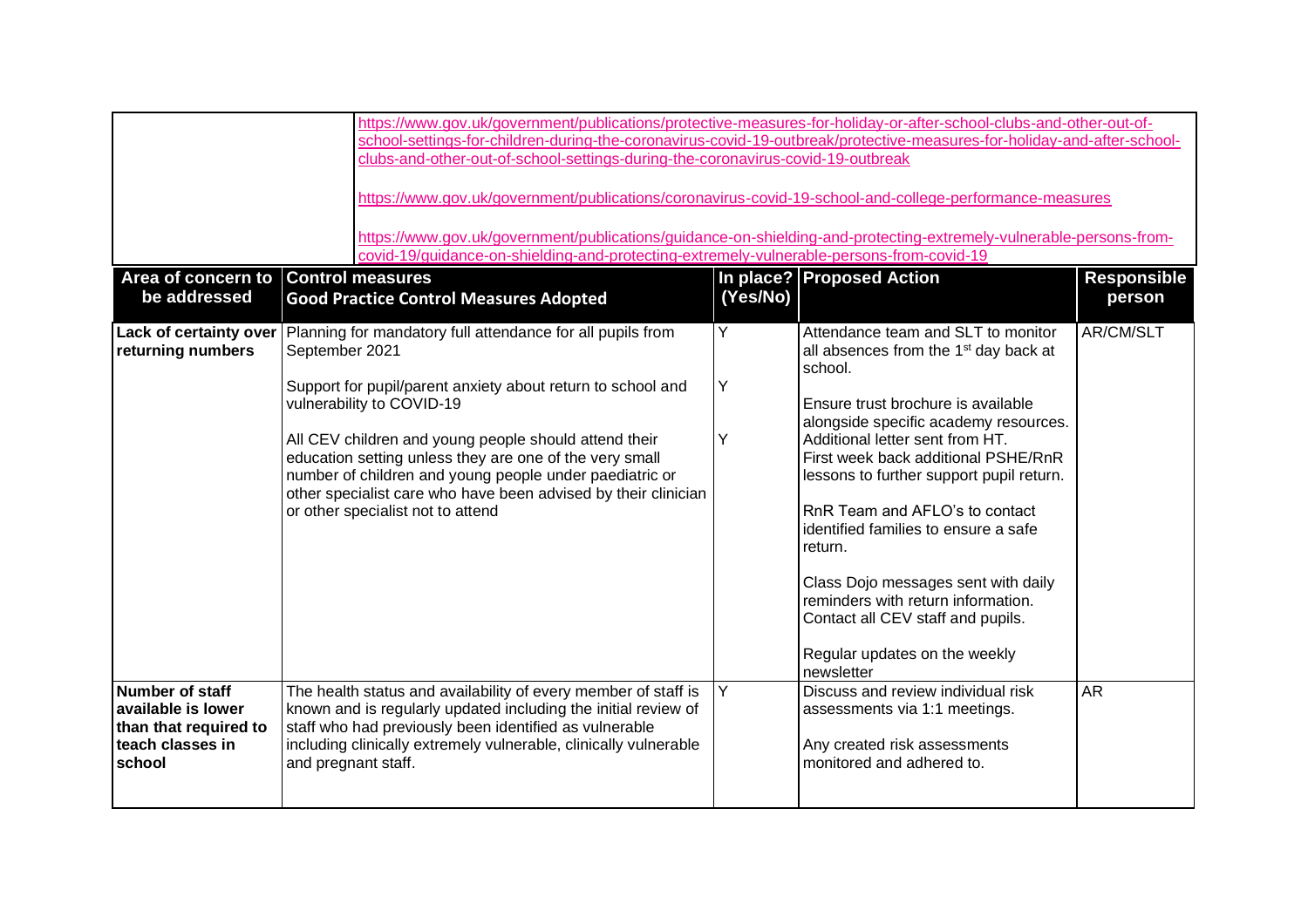| Area of concern to Control measures                                           |                                                                                                                                                                                                                                                                                                                                                                                                                                                                                                                                                                                                                                                                                                                                                                                                                                                                                                         |                       | In place? Proposed Action                                                                                                                                                                                                                                                                                                                              | <b>Responsible</b> |
|-------------------------------------------------------------------------------|---------------------------------------------------------------------------------------------------------------------------------------------------------------------------------------------------------------------------------------------------------------------------------------------------------------------------------------------------------------------------------------------------------------------------------------------------------------------------------------------------------------------------------------------------------------------------------------------------------------------------------------------------------------------------------------------------------------------------------------------------------------------------------------------------------------------------------------------------------------------------------------------------------|-----------------------|--------------------------------------------------------------------------------------------------------------------------------------------------------------------------------------------------------------------------------------------------------------------------------------------------------------------------------------------------------|--------------------|
| be addressed                                                                  | <b>Good Practice Control Measures Adopted</b>                                                                                                                                                                                                                                                                                                                                                                                                                                                                                                                                                                                                                                                                                                                                                                                                                                                           | (Yes/No)              |                                                                                                                                                                                                                                                                                                                                                        | person             |
|                                                                               | CEV people are advised, as a minimum, to follow the same<br>guidance as everyone else. It is important that everyone<br>adheres to this guidance, but CEV people may wish to think<br>particularly carefully about the additional precautions they<br>can continue to take and be encouraged to update/complete<br>a personal risk assessment,<br>All staff who have received previously a 1:1 risk assessment<br>are offered a review especially where they have previously<br>been identified as someone who was to work from home.<br>All staff have been offered a new or updated Wellness Action<br>Plan<br>Flexible and responsive use of professional services and<br>pastoral staff to supervise classes is in place.<br>Contingency planning in place and additional resource<br>identified and budgeted.<br>Support all staff in attendance for vaccination sessions even<br>during term time | Υ<br>Υ<br>Y<br>Y<br>Y | For any RA created/reviewed develop<br>a Wellness Action Plan.<br>Inform staff of new Covid expectations<br>at INSET and staff briefing.<br>Inform staff of new Covid<br>expectations/changes at INSET and<br>staff briefing.<br>Offer Staff Wellness Plan at staff<br>briefings to everyone.<br>Covid rule changes explained in staff<br><b>INSET</b> | <b>AR</b>          |
|                                                                               | Social distancing measures have now ended in the<br>workplace and it is no longer necessary for the government<br>to instruct people to work from home. The school should be<br>able to explain the measures they have in place to keep CEV<br>staff safe at work and should be recorded in appropriate 1:1<br>risk assessment                                                                                                                                                                                                                                                                                                                                                                                                                                                                                                                                                                          | Y                     |                                                                                                                                                                                                                                                                                                                                                        |                    |
| <b>Testing capacity and</b><br>reporting is in place<br>in line with guidance | Ensure secondary pupils and all staff continue to test<br>regularly if attending school sites during summer<br>Ensure staff and students have access to or are aware of<br>where they can access testing kits                                                                                                                                                                                                                                                                                                                                                                                                                                                                                                                                                                                                                                                                                           | Y                     | Evaluate current stock<br>Recommence and issue testing kits for<br>staff use.<br>Encourage staff at three weekly<br>briefings.                                                                                                                                                                                                                         | TB/AR              |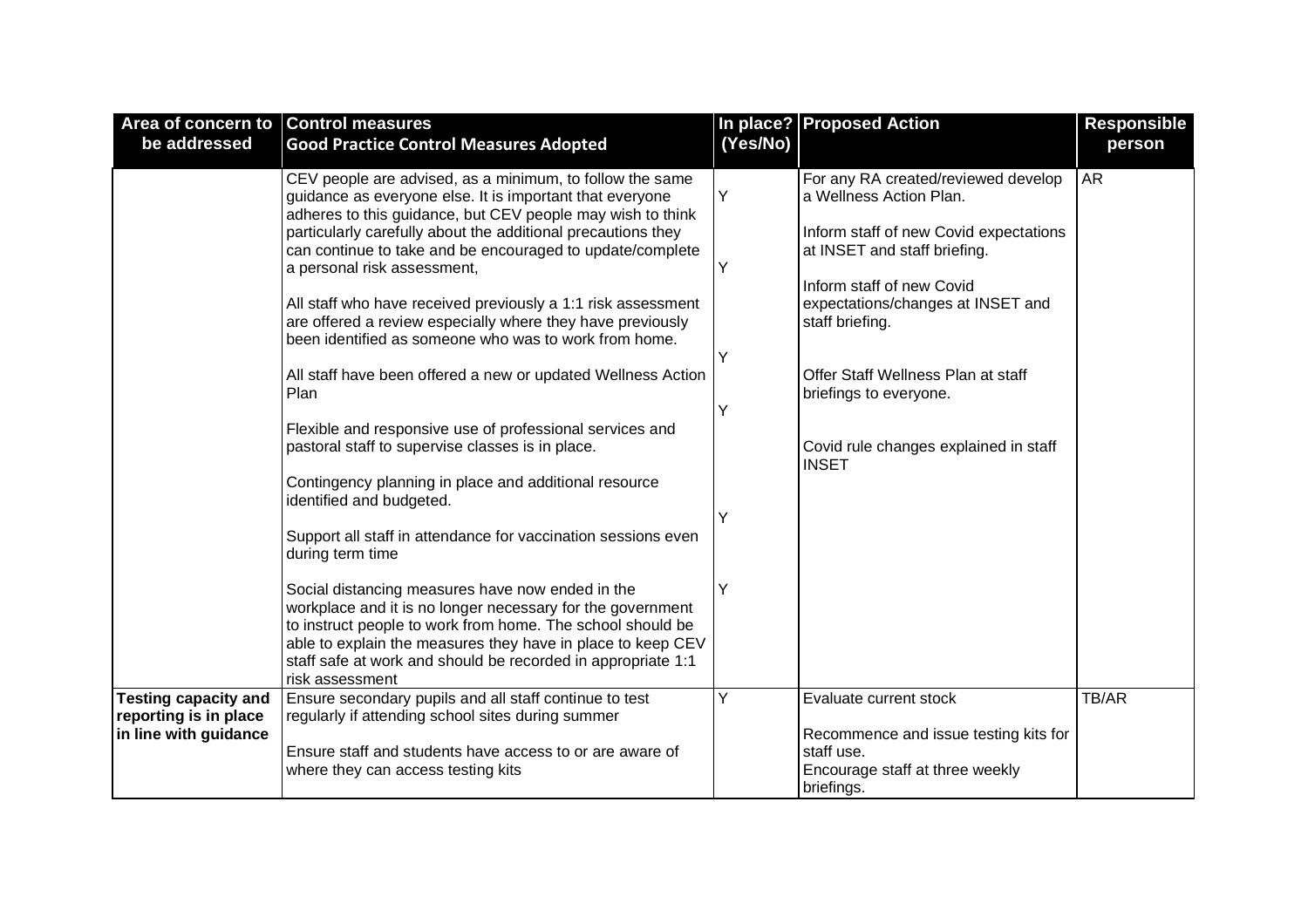| Area of concern to Control measures |                                                                                                                                                                                                                                                                                                                                                                                                                                                                                                                                                   |          | In place? Proposed Action                       | <b>Responsible</b> |
|-------------------------------------|---------------------------------------------------------------------------------------------------------------------------------------------------------------------------------------------------------------------------------------------------------------------------------------------------------------------------------------------------------------------------------------------------------------------------------------------------------------------------------------------------------------------------------------------------|----------|-------------------------------------------------|--------------------|
| be addressed                        | <b>Good Practice Control Measures Adopted</b>                                                                                                                                                                                                                                                                                                                                                                                                                                                                                                     | (Yes/No) |                                                 | person             |
|                                     | Ensure awareness of calling NHS Test and Trace on 119 for<br>issues and queries about the supply, ordering and delivery of<br>test kits.<br>Confirm prior to start of year that testing facility has been set<br>up and established on the school site<br>Ensure asymptomatic testing site is maintained in secondary<br>schools to support student testing for those who cannot do<br>this at home<br>Ensure appropriate staffing identified to support the testing<br>site. Liaise with ROD if this will require external staffing<br>resource. | Y        |                                                 |                    |
|                                     | Ensure consent is obtained for all new students. Consent is<br>not required for existing students if previously provided                                                                                                                                                                                                                                                                                                                                                                                                                          |          |                                                 |                    |
|                                     | Plans in place to ensure secondary pupils receive two on<br>site Lateral Flow Tests, 3-5 days apart on return in<br>Autumn term. Schools have the option to test new Year 7<br>students prior to the start of term.<br>Ensure secondary pupils and all staff continue twice weekly<br>home testing until end of September                                                                                                                                                                                                                         |          | Staff informed via INSET and staff<br>briefing. |                    |
|                                     | In the case of a positive Lateral Flow Test people should be<br>advised to isolate and take a PCR test. If the PCR test is<br>taken within two days of the positive LFT and is negative, it<br>overrides the LFT and the person can return to school as<br>long as no Covid symptoms.                                                                                                                                                                                                                                                             | Y        |                                                 |                    |
|                                     | Ensure understanding of the new Track and Trace<br>requirements through the NHS. If some exceptional<br>circumstances schools may be required to support with<br>tracing                                                                                                                                                                                                                                                                                                                                                                          |          |                                                 |                    |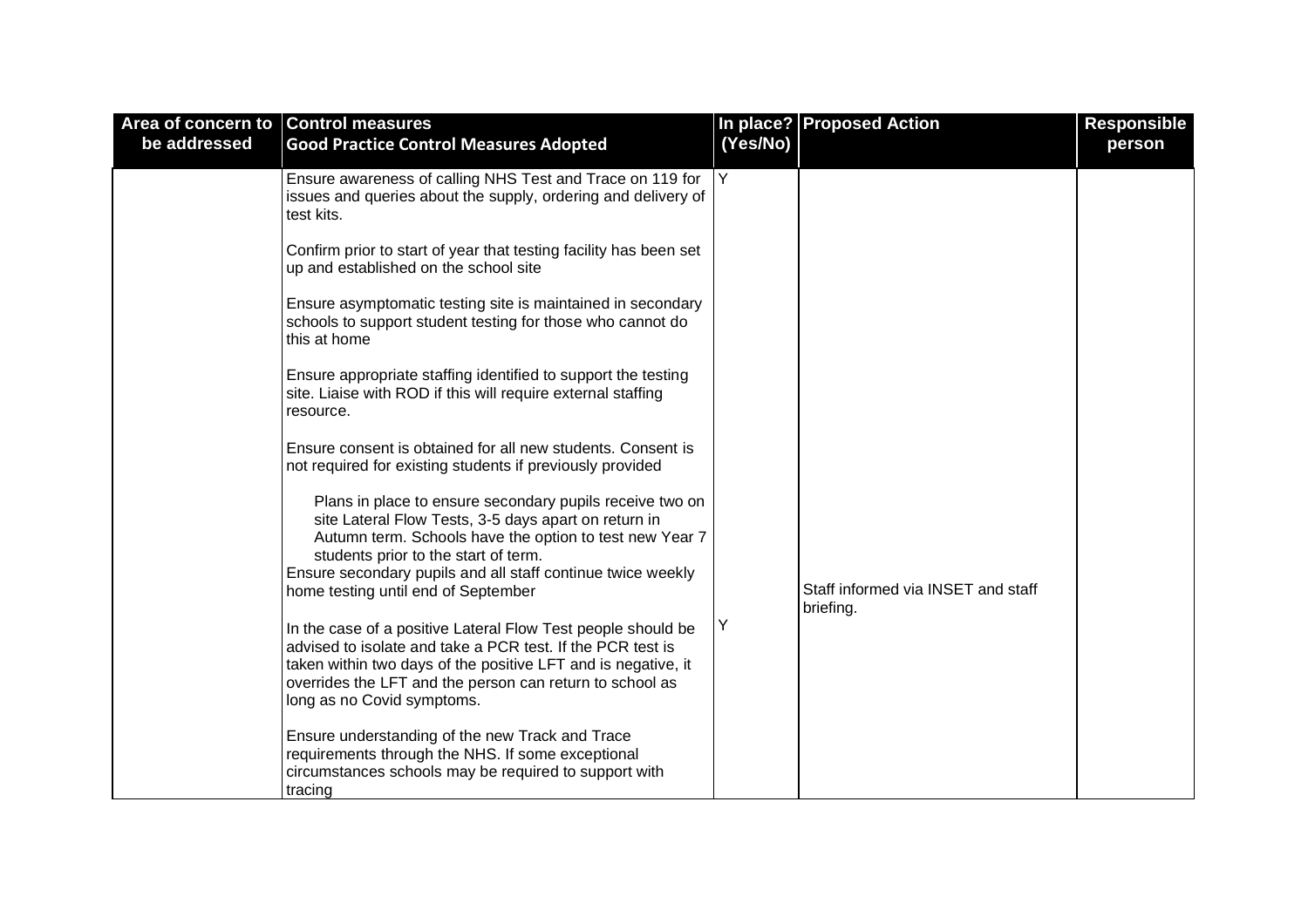| Area of concern to Control measures                                                                                                   |                                                                                                                                                                                                                                                                                                                                                                                                                                                                                                                                                                                                                                                                                                                                     |          | In place? Proposed Action                                                                                                                                                                                                                                                                 | <b>Responsible</b> |
|---------------------------------------------------------------------------------------------------------------------------------------|-------------------------------------------------------------------------------------------------------------------------------------------------------------------------------------------------------------------------------------------------------------------------------------------------------------------------------------------------------------------------------------------------------------------------------------------------------------------------------------------------------------------------------------------------------------------------------------------------------------------------------------------------------------------------------------------------------------------------------------|----------|-------------------------------------------------------------------------------------------------------------------------------------------------------------------------------------------------------------------------------------------------------------------------------------------|--------------------|
| be addressed                                                                                                                          | <b>Good Practice Control Measures Adopted</b>                                                                                                                                                                                                                                                                                                                                                                                                                                                                                                                                                                                                                                                                                       | (Yes/No) |                                                                                                                                                                                                                                                                                           | person             |
| <b>Classroom and</b><br>timetable<br>arrangements do not<br>allow for all pupils to<br>attend in line with<br>guidance                | Clear signage displayed across the Academy promoting<br>hygiene<br>Hand washing and sanitiser facilities identified for each<br>learning area. Additional items required installed.<br>Ensure offices/classrooms and large occupancy venues are<br>well ventilated and occupancy remains limited, where<br>required:<br>Mechanical ventilation systems adjusted to increase<br>$\blacksquare$<br>ventilation rate where possible                                                                                                                                                                                                                                                                                                    | Y        | Continue with hand sanitising.<br>Hand washing and bag it, bin it, kill it<br>posters in corridors and classroom.<br>Hand sanitisers are already in place in<br>all classrooms, toilet areas and on<br>entry to school.<br>Staff to encourage additional<br>sanitisation from all pupils. | TB/AR              |
|                                                                                                                                       | Natural ventilation - opening windows (these should be<br>$\blacksquare$<br>opened more fully during breaks)<br>Natural ventilation - if necessary, non-emergency fire<br>$\blacksquare$<br>evacuation doors may also be used                                                                                                                                                                                                                                                                                                                                                                                                                                                                                                       |          | All doors and windows remain open<br>until at least October half term to<br>ensure full ventilation. Children and<br>staff may wish to wear                                                                                                                                               |                    |
| <b>Parents and carers</b><br>are not fully informed<br>of the health and<br>safety requirements<br>for the reopening of<br>the school | As part of the overall communications strategy parents are<br>kept up to date with information, guidance and the school's<br>expectations on a regular basis using a range of<br>communication tools. A standard guide to the risk<br>assessment and operating procedures pre opening will be<br>provided by the Trust to complement local communications.<br>A parental version of the final Risk Assessment (above) is<br>made available, published on the web site and a mechanism<br>to record and implement any parental feedback is in place.<br>Consider parent and pupil handbooks or briefings reflecting<br>changes to usual school policy<br>Advice is made available to parents on arrangements testing<br>for COVID-19 | Y        | Text messages sent to remind and<br>reassure parents and carers prior to<br>the children returning.<br>Trust updates placed on website.<br>Maintain regular communication of E-<br>Act material and local information<br>through weekly newsletter/emails and<br>Class Dojo.              | <b>AR</b>          |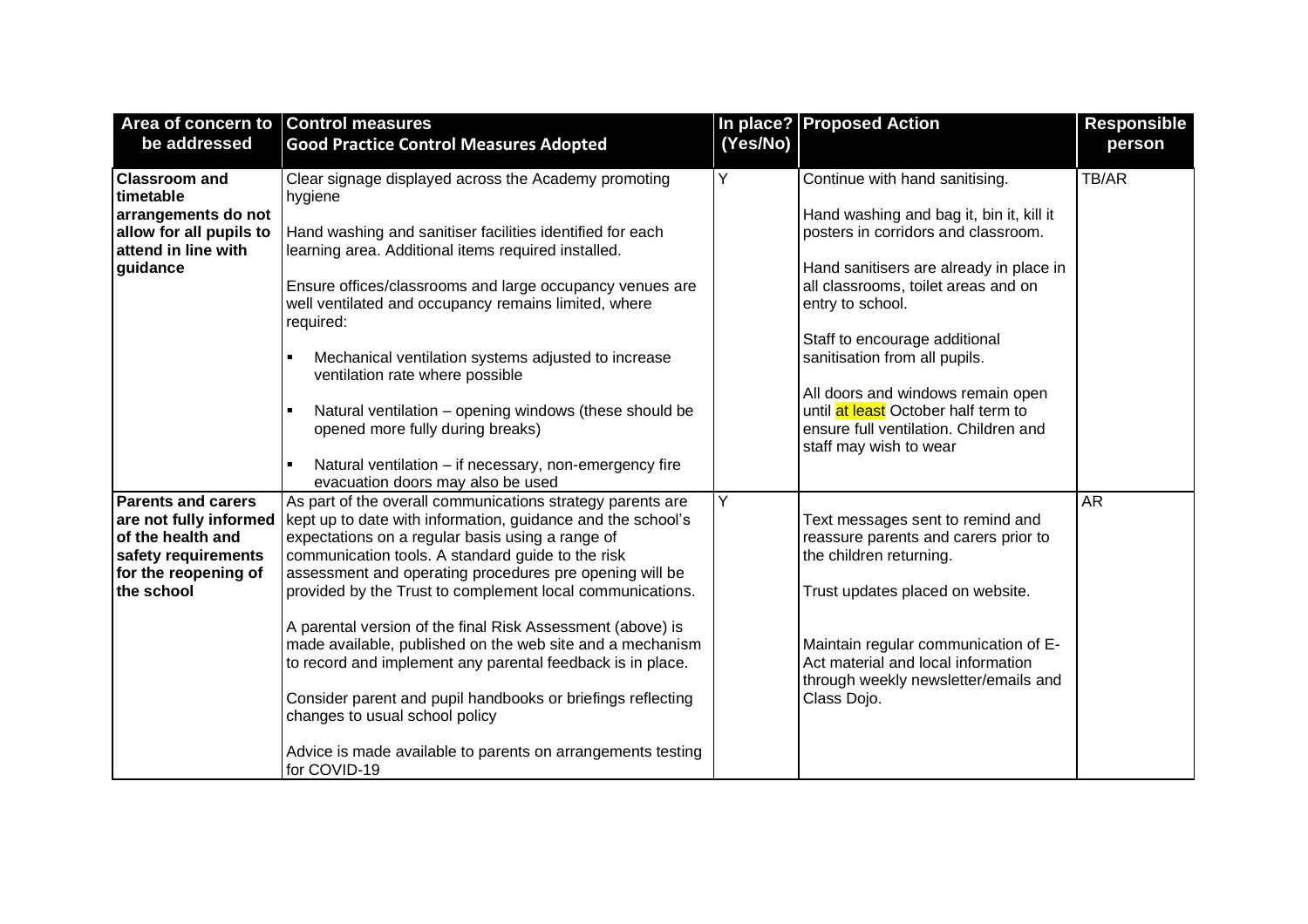| Area of concern to Control measures<br>be addressed | <b>Good Practice Control Measures Adopted</b>                                                                                  | (Yes/No) | In place? Proposed Action                                | <b>Responsible</b><br>person |
|-----------------------------------------------------|--------------------------------------------------------------------------------------------------------------------------------|----------|----------------------------------------------------------|------------------------------|
|                                                     |                                                                                                                                |          |                                                          |                              |
| <b>Parents and carers</b>                           | Key messages in line with government guidance are                                                                              | Y        | Communicated in return letter and                        | <b>AR</b>                    |
| may not fully                                       | reinforced on a regular basis via email, text and the school's                                                                 |          | Trust brochure.                                          |                              |
| understand their<br>responsibilities                | website and verbally. Community languages are considered.                                                                      |          | Maintain use of isolation room while                     | All                          |
| should a child show                                 | Clear procedures in place where a child falls ill whilst at                                                                    |          | pupils awaiting collection due to                        |                              |
| symptoms of COVID-                                  | school in line with this guidance.                                                                                             |          | potential COVID illness.                                 |                              |
| 19                                                  |                                                                                                                                |          |                                                          | AR/SLT                       |
|                                                     | Ensure isolation room identified which is in a location close to<br>the main exit to limit transmission risk when transporting |          | Complete September data collection.                      |                              |
|                                                     | students.                                                                                                                      |          |                                                          |                              |
|                                                     | Ensure contact details of families are up to date.                                                                             |          |                                                          |                              |
|                                                     |                                                                                                                                |          | Letters sent to parents to update                        |                              |
|                                                     | Immediate notification to absent@e-act.org.uk in every case                                                                    | Υ        | contact details.                                         |                              |
|                                                     | where a student/staff is symptomatic                                                                                           |          | Form sent via Class Dojo to update<br>pupil information. |                              |
|                                                     | In the case of a positive Lateral Flow Test people should be                                                                   |          |                                                          |                              |
|                                                     | advised to isolate and take a PCR test. If the PCR test is                                                                     |          |                                                          |                              |
|                                                     | taken within two days of the positive LFT and is negative, it<br>overrides the LFT and the person can return to school as      |          | Communication with families will be                      |                              |
|                                                     | long as they are not displaying COVID symptoms.                                                                                |          | done via text messages, e-mails or<br>Class Dojo.        |                              |
|                                                     |                                                                                                                                |          |                                                          |                              |
|                                                     | Ensure understanding of the new Track and Trace                                                                                |          |                                                          | AR/TB                        |
|                                                     | requirements through the NHS. In some exceptional                                                                              |          | School's Medical Officer will follow up.                 |                              |
|                                                     | circumstances schools may be required to support with<br>tracing.                                                              |          |                                                          |                              |
|                                                     |                                                                                                                                |          |                                                          |                              |
|                                                     | If a parent or carer insists on a pupil who has tested positive                                                                |          |                                                          |                              |
|                                                     | or should be isolating, attending your school, you can take                                                                    |          |                                                          |                              |
|                                                     | the decision to refuse the pupil if, in your reasonable                                                                        |          |                                                          |                              |
|                                                     | judgement, it is necessary to protect other pupils and staff<br>from possible infection with COVID-19. Your decision would     |          |                                                          |                              |
|                                                     | need to be carefully considered in light of all the                                                                            |          |                                                          |                              |
|                                                     | circumstances and current public health advice.                                                                                |          |                                                          |                              |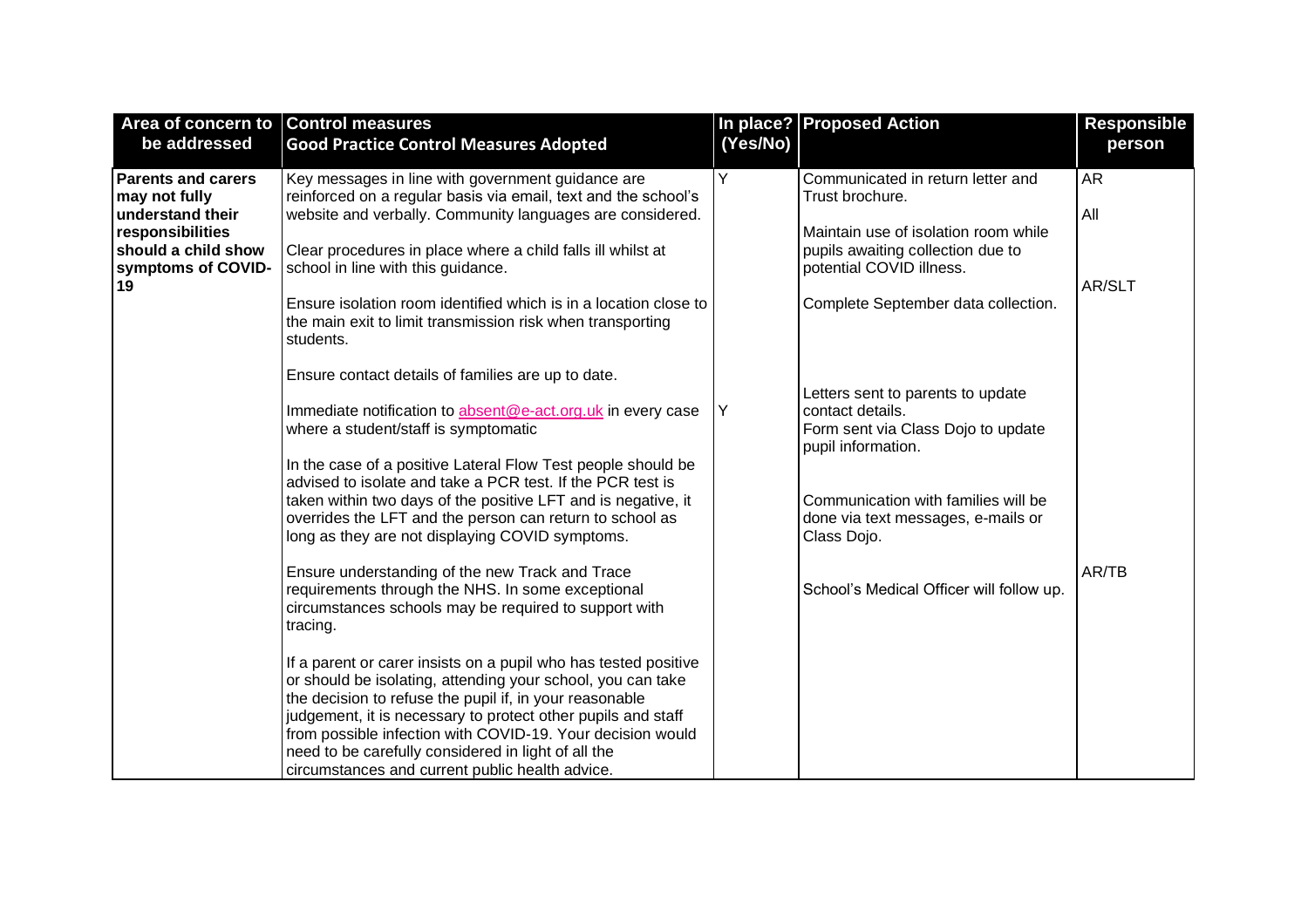| Area of concern to Control measures                                                                                                                           |                                                                                                                                                                                                                                                                                                                                                                                                                                                                                                                                                                                                                                                                                          |          | In place? Proposed Action                                                                                                                                                                                                                      | <b>Responsible</b> |
|---------------------------------------------------------------------------------------------------------------------------------------------------------------|------------------------------------------------------------------------------------------------------------------------------------------------------------------------------------------------------------------------------------------------------------------------------------------------------------------------------------------------------------------------------------------------------------------------------------------------------------------------------------------------------------------------------------------------------------------------------------------------------------------------------------------------------------------------------------------|----------|------------------------------------------------------------------------------------------------------------------------------------------------------------------------------------------------------------------------------------------------|--------------------|
| be addressed                                                                                                                                                  | <b>Good Practice Control Measures Adopted</b>                                                                                                                                                                                                                                                                                                                                                                                                                                                                                                                                                                                                                                            | (Yes/No) |                                                                                                                                                                                                                                                | person             |
| <b>Communications</b><br>with parents/carers<br>about expectations<br>that must be followed<br>keep the school<br>community safe are<br>not clear or in place | Ensure message around staying home if ill is reinforced.<br>Clear communication around hygiene guidance.<br>to support pupils and Clarity around attendance expectations; in particular when<br>COVID-19 is a risk factor within the family                                                                                                                                                                                                                                                                                                                                                                                                                                              | Y        | Home, school communication will<br>reinforce this.<br>Via Class Dojo, newsletters or text<br>messages and also visual aids around<br>the Academy Communication home on AR/SM<br>attendance expectations has taken<br>place prior to reopening. | <b>AR</b>          |
| <b>Removal of face</b><br>coverings (where<br>staff/students choose<br>to continue wearing a<br>face covering)                                                | Clear process communicated to adults/pupils on removal of<br>face coverings<br>Ensure access for adults/pupils to clean hands after touching<br>and safe storage in sealable plastic bag<br>Ensure adults/pupils are aware not to touch front of face<br>when removing, dispose in "black bag" waste bins, use<br>sealable plastic bag for storage                                                                                                                                                                                                                                                                                                                                       | Y        | Any person choosing to wear face<br>covering will be encouraged to sanitise<br>and store them hygienically.                                                                                                                                    | All                |
| Daily attendance<br>registers for new<br>cohorts are not in<br>place                                                                                          | School attendance is mandatory for all pupils of compulsory<br>school age and it is a priority to ensure that as many children<br>as possible regularly attend school.<br>Completion of school daily attendance registers<br>Regular reporting and monitoring of attendance<br>Where a child is required to self-isolate or quarantine<br>because of COVID-19 in accordance with the relevant<br>legislation or guidance published by PHE or the DHSC they<br>should be recorded as code X (not attending in<br>circumstances related to coronavirus). Where they are<br>unable to attend because they have a confirmed case of<br>COVID-19 they should be recorded as code I (illness). | Y        | First day return, registers are updated<br>and in place.<br>Attendance Team to monitoring<br>attendance according to expectations.<br>Attendance Team informed about<br>appropriate coding.                                                    | <b>AR</b>          |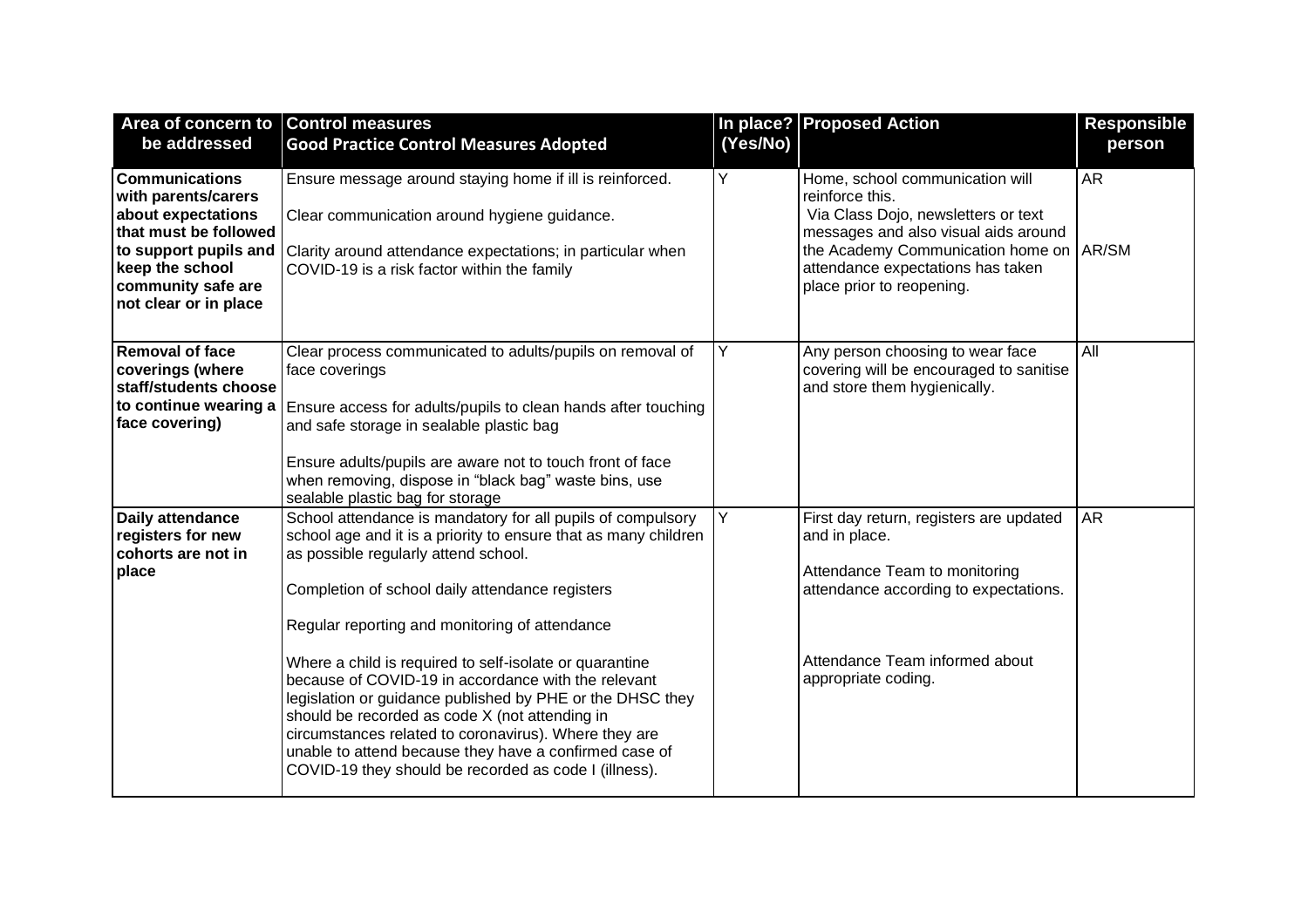| Area of concern to Control measures                                                                                                                     |                                                                                                                                                                                                                                                                                                                                                                                                                                                                                 |          | In place? Proposed Action                                                                                                                                                                                                                                                                                                                                                                                                              | <b>Responsible</b>  |
|---------------------------------------------------------------------------------------------------------------------------------------------------------|---------------------------------------------------------------------------------------------------------------------------------------------------------------------------------------------------------------------------------------------------------------------------------------------------------------------------------------------------------------------------------------------------------------------------------------------------------------------------------|----------|----------------------------------------------------------------------------------------------------------------------------------------------------------------------------------------------------------------------------------------------------------------------------------------------------------------------------------------------------------------------------------------------------------------------------------------|---------------------|
| be addressed                                                                                                                                            | <b>Good Practice Control Measures Adopted</b>                                                                                                                                                                                                                                                                                                                                                                                                                                   | (Yes/No) |                                                                                                                                                                                                                                                                                                                                                                                                                                        | person              |
|                                                                                                                                                         | For pupils abroad who are unable to return, code X is unlikely<br>to apply. In some specific cases, code Y (unable to attend<br>due to exceptional circumstances) will apply.<br>Ensure appropriate checks and balances in place to ensure<br>no code X students are on site during morning registration.<br>This includes ensuring supply teachers are made aware and                                                                                                          |          |                                                                                                                                                                                                                                                                                                                                                                                                                                        |                     |
| <b>Meals are not</b><br>available for all<br>children in school                                                                                         | supported in identifying students.<br>Catering provider must complete separate risk assessment<br>for catering staff and kitchens<br>School must risk assess any of their own staff involved with<br>catering provision.<br>Alternative arrangements in place for provision of school<br>meals if necessary<br>Usual considerations in place for dietary requirements<br>Provisions agreed for FSM students who may not attend<br>academy due to self-isolating or shielding    | Y        | Aspens RA<br>All staff on break/lunch duty are aware<br>of expectations. This is reinforced on<br>Inset day.<br>School to ensure appropriate number<br>of meals ordered each day.<br>FSM non-attendees due to COVID<br>provided with a packed lunch each day<br>where possible.                                                                                                                                                        | <b>Aspens Staff</b> |
| <b>School safeguarding</b><br>policy and<br>procedures are not in<br>place, including<br>updated appendix to<br>include<br>arrangements for<br>COVID-19 | Safeguarding remains highest priority and policy is updated<br>to reflect changes<br>All staff are briefed on updated safeguarding arrangements,<br>including those contacting families of pupils that are not<br>attending school<br>School to consider any changes to day to day health and<br>safety policies including changes to evacuation<br>arrangements depending on the use of classrooms, entry<br>and exit points and Critical Incident and Lockdown<br>procedures, | Y        | Latest safeguarding policy in place and CM<br>implemented.<br>Welfare checks and visits to take place DSLs<br>should a pupil be isolating at home.<br>All policy and latest guidance have<br>been updated and will be adhered to.<br>All staff will be updated on 6/9/21 via<br>staff CPD and all pupils via assemblies<br>on their first day back.<br>A full fire evacuation will take place<br>within the first two weeks of return. |                     |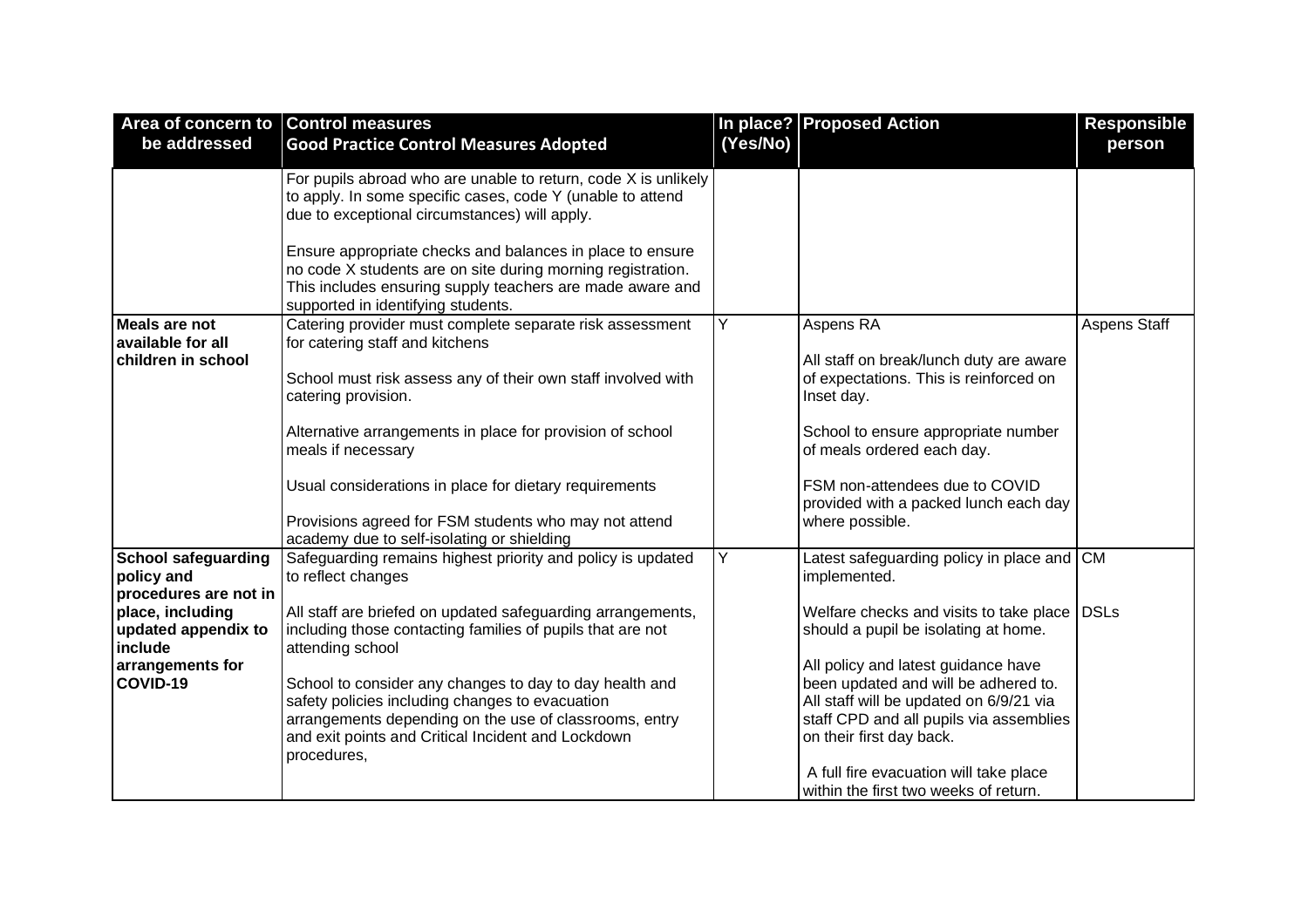| Area of concern to Control measures                                 |                                                                                                                                                                                                                                                                                                                                                                                                                                                                      |          | In place? Proposed Action                                                                               | <b>Responsible</b> |
|---------------------------------------------------------------------|----------------------------------------------------------------------------------------------------------------------------------------------------------------------------------------------------------------------------------------------------------------------------------------------------------------------------------------------------------------------------------------------------------------------------------------------------------------------|----------|---------------------------------------------------------------------------------------------------------|--------------------|
| be addressed                                                        | <b>Good Practice Control Measures Adopted</b>                                                                                                                                                                                                                                                                                                                                                                                                                        | (Yes/No) |                                                                                                         | person             |
|                                                                     | Expectations to be shared with pupils in the event of the<br>need to evacuate the building in an emergency                                                                                                                                                                                                                                                                                                                                                           |          |                                                                                                         |                    |
| Higher risk of<br>increased<br>disclosures from<br>returning pupils | DSL capacity is factored into staffing arrangements to ensure<br>enough staff are available to deal with the potential increase<br>in disclosures from pupil<br>Contact is maintained with families where there are<br>vulnerable pupils that are not attending school due to<br>parent/carer decision<br>Multi-agency arrangements in place to support early help                                                                                                   | Y        | DSLs and Safeguarding Team in place<br>DSL to ensure appropriate links are<br>made with multi agencies. | <b>DSLs</b>        |
| <b>Insufficient staff</b>                                           | Academy arrangements for dealing with pupil wellbeing                                                                                                                                                                                                                                                                                                                                                                                                                | Y        | RnR Mental Health Team in place.                                                                        | AV/TB              |
| confidence or                                                       |                                                                                                                                                                                                                                                                                                                                                                                                                                                                      |          |                                                                                                         |                    |
| awareness of mental<br>health, pastoral<br>support, wider           | Increase capacity of mental health first aid trainers in order to<br>get more first aiders trained urgently.                                                                                                                                                                                                                                                                                                                                                         |          | DSLs and class teachers to<br>communicate regarding pupil MH and<br>respond as required.                | CM/TB              |
| wellbeing support for<br>pupils returning to<br>school              | Train staff on teaching about mental wellbeing and then use<br>tutor times to support students in rebuilding friendships and<br>social engagement, equipping them to respond to issues<br>linked to coronavirus and improving their physical and mental<br>wellbeing.<br>Provide focused pastoral support where individual issues are<br>identified, drawing on external support where necessary.<br>Ensure staff have access to new/updated Wellness Action<br>Plan |          | Wellness Action Plan made available<br>to all staff.                                                    | <b>AR</b>          |
| <b>Pupils may have</b>                                              | Gaps in learning are assessed and addressed in teachers'                                                                                                                                                                                                                                                                                                                                                                                                             | Υ        | Assessment procedures in place.                                                                         | JC/GG              |
| fallen behind in their                                              | planning.                                                                                                                                                                                                                                                                                                                                                                                                                                                            |          |                                                                                                         |                    |
| learning during<br>school closures and                              | Home (and remote learning if necessary) is continuing and is                                                                                                                                                                                                                                                                                                                                                                                                         |          | Class Dojo will be used for home<br>learning where necessary.                                           | <b>IT Team</b>     |
| achievement gaps                                                    | calibrated to complement in-school learning and address                                                                                                                                                                                                                                                                                                                                                                                                              |          |                                                                                                         |                    |
| will have widened                                                   | gaps identified.                                                                                                                                                                                                                                                                                                                                                                                                                                                     |          |                                                                                                         |                    |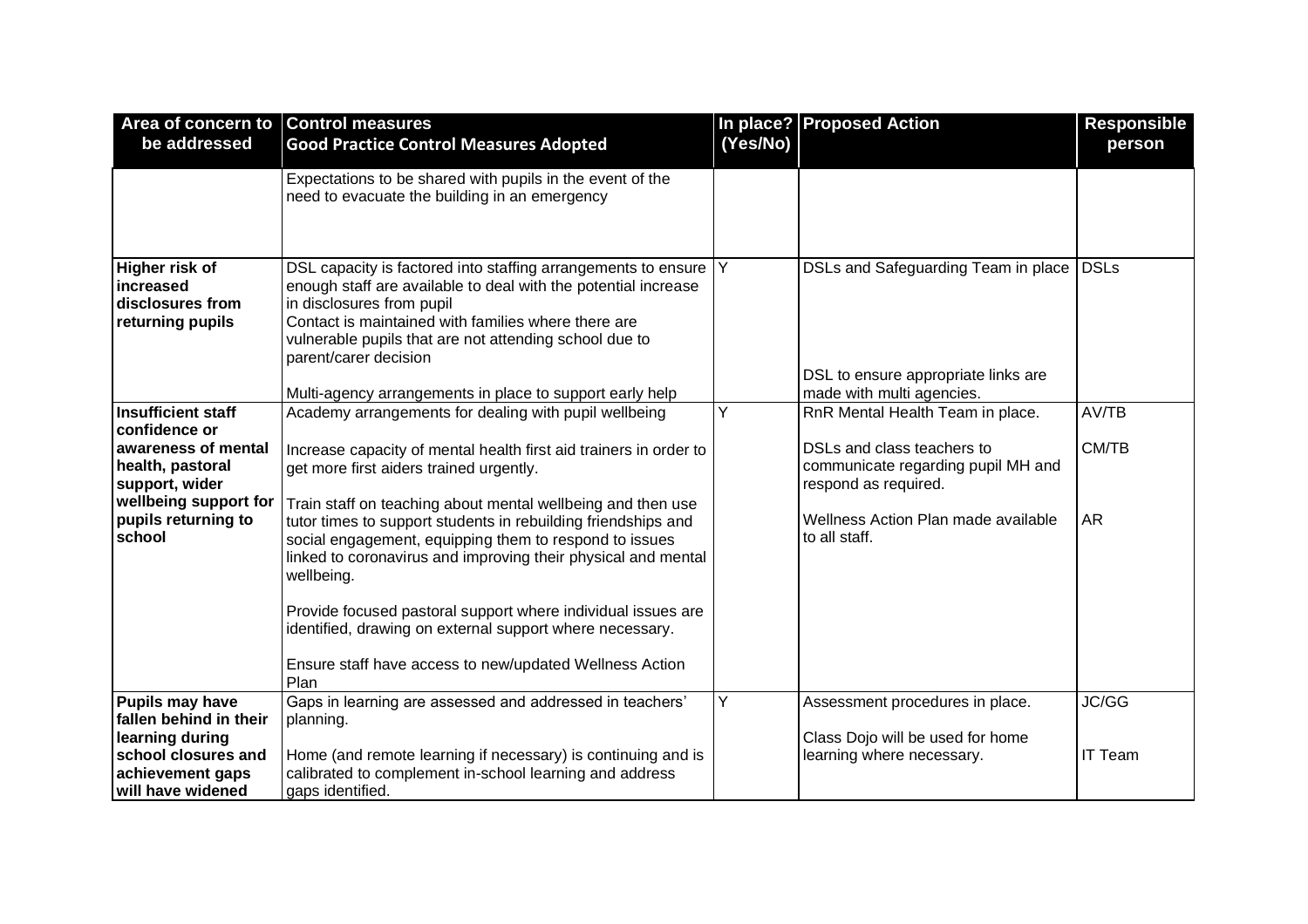| Area of concern to Control measures                                                                                                                                                       |                                                                                                                                                                                                                                                                                                                                                                                                                                                 |          | In place? Proposed Action                                                                                          | <b>Responsible</b> |
|-------------------------------------------------------------------------------------------------------------------------------------------------------------------------------------------|-------------------------------------------------------------------------------------------------------------------------------------------------------------------------------------------------------------------------------------------------------------------------------------------------------------------------------------------------------------------------------------------------------------------------------------------------|----------|--------------------------------------------------------------------------------------------------------------------|--------------------|
| be addressed                                                                                                                                                                              | <b>Good Practice Control Measures Adopted</b>                                                                                                                                                                                                                                                                                                                                                                                                   | (Yes/No) |                                                                                                                    | person             |
|                                                                                                                                                                                           | Exam syllabi are covered where appropriate<br>Plans for intervention are in place for those pupils who have<br>fallen behind in their learning and are supported through<br>home learning<br>School is aware of pupils who are young carers and have<br>targeted support for online learning where they are unable to<br>return to school                                                                                                       |          | New pupils allocated logins to online<br>platform and parent/pupil handbook<br>issued to support access.           |                    |
| School unable to<br>meet full provision<br>required in line with<br><b>EHCP</b>                                                                                                           | Review individual pupil's EHCP to consider what can<br>reasonably be provided whilst in school<br>Access support through health and social care offer, local<br>authorities, health professionals, regional schools'<br>commissioners and other services                                                                                                                                                                                        | Υ        | Normal provision can be implemented.<br>The SEND team are in full liaison with<br>local professionals as required. | <b>CM</b>          |
| What can we do<br>differently for SEN/D<br>students so they<br>transition smoothly<br>back into school and<br>make up for lost<br>curriculum time?                                        | Provide specific help and preparation for the changes to<br>routine, and provide specialist interventions swiftly on<br>students' return, including external agencies.<br>Ensure discussions with external agencies on school's<br>control measures and ways of working<br>Ensure adjustments in place for SEND students with regard<br>to wearing and removal of face coverings if students and<br>support staff choose to wear face coverings | Y        | Monitor SEND pupils and address if<br>necessary.                                                                   | <b>CM</b>          |
| <b>Operational needs of</b><br>school create<br>insufficient resource<br>to support ongoing<br>learning offer for<br>eligible pupils who<br>can't attend school,<br>as well as those that | Review the resources required to sustain the online offer for<br>pupils that are unable to attend school. Ensure ICT devices<br>are easily available to be distributed when required.<br>Ensure clear process in place for identifying students who<br>require equipment to access remote learning in line with<br>Trust expectations                                                                                                           | Y        | Review accessibility of pupils when<br>working at home.<br>Reissue IT support where required.                      | AR/GG<br>IT Team   |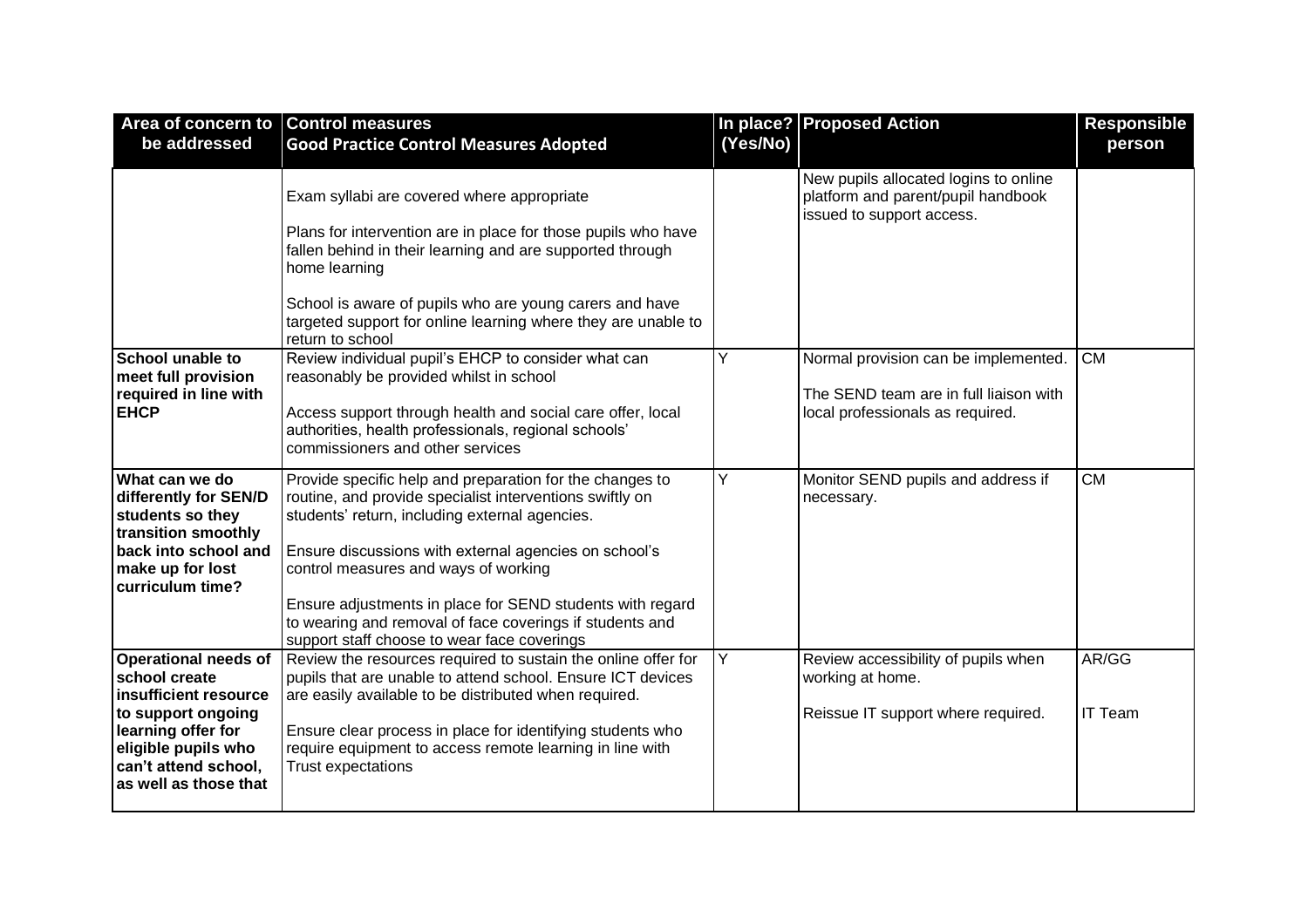| Area of concern to Control measures<br>be addressed           | <b>Good Practice Control Measures Adopted</b>                                                                                                                                                                                                                                                                                                                                                                                                                                                                                                                                                                                                                                                                                                                       | (Yes/No) | In place? Proposed Action                                                                                                                                                                                                                                                     | <b>Responsible</b><br>person           |
|---------------------------------------------------------------|---------------------------------------------------------------------------------------------------------------------------------------------------------------------------------------------------------------------------------------------------------------------------------------------------------------------------------------------------------------------------------------------------------------------------------------------------------------------------------------------------------------------------------------------------------------------------------------------------------------------------------------------------------------------------------------------------------------------------------------------------------------------|----------|-------------------------------------------------------------------------------------------------------------------------------------------------------------------------------------------------------------------------------------------------------------------------------|----------------------------------------|
| continue to be out of<br>school                               | Ensure robust system in place to allocate the loaning and<br>return of devices to students through a named SLT link and<br>operations team<br>Ensure sufficient safeguarding systems are in places for<br>students working at home                                                                                                                                                                                                                                                                                                                                                                                                                                                                                                                                  | Y        | Year Leaders monitor loan and return<br>of devices and report to IT team                                                                                                                                                                                                      |                                        |
| <b>Identify staff unable</b><br>to return to school           | Social distancing measures have now ended in the<br>workplace and it is no longer necessary for the government<br>to instruct people to work from home. The school should be<br>able to explain the measures they have in place to keep staff<br>CEV staff safe at work and should be recorded in appropriate<br>1:1 risk assessment<br>Give careful consideration about additional precautions you<br>may wish to continue to support CEV staff. This should be<br>done in conjunction with the staff and local disease levels.<br>Through the process above of understanding level of<br>returning staff, identify specific activities for staff who<br>following their risk assessment are not able to return to the<br>workplace but are able to work remotely. | Y        | Share individual RA with all staff and<br>respond to outcomes.                                                                                                                                                                                                                | <b>AR</b>                              |
| <b>Staff are</b><br>insufficiently briefed<br>on expectations | A member of staff per academy is identified as the point of<br>contact for this risk assessment (could be union rep or<br>another that is selected by the staff) to collate staff feedback<br>and engage with SLT.<br>All staff made aware prior to September of the proposed<br>operating plan and content of this risk assessment.<br>Feedback invited and where relevant the risk assessment is<br>updated.<br>On return to school in September ensure staff are re briefed<br>on the school operating plan, the final risk assessment is<br>shared and signed off.                                                                                                                                                                                              | Y        | Staff member identified and remains<br>as previously.<br>RA shared with staff and feedback<br>received and actioned where<br>necessary.<br>Wellness Action Plan made available<br>to all staff.<br>The RA and plan will be regularly<br>reviewed and discussed with staff and | TB/AV<br><b>AR</b><br><b>AR</b><br>All |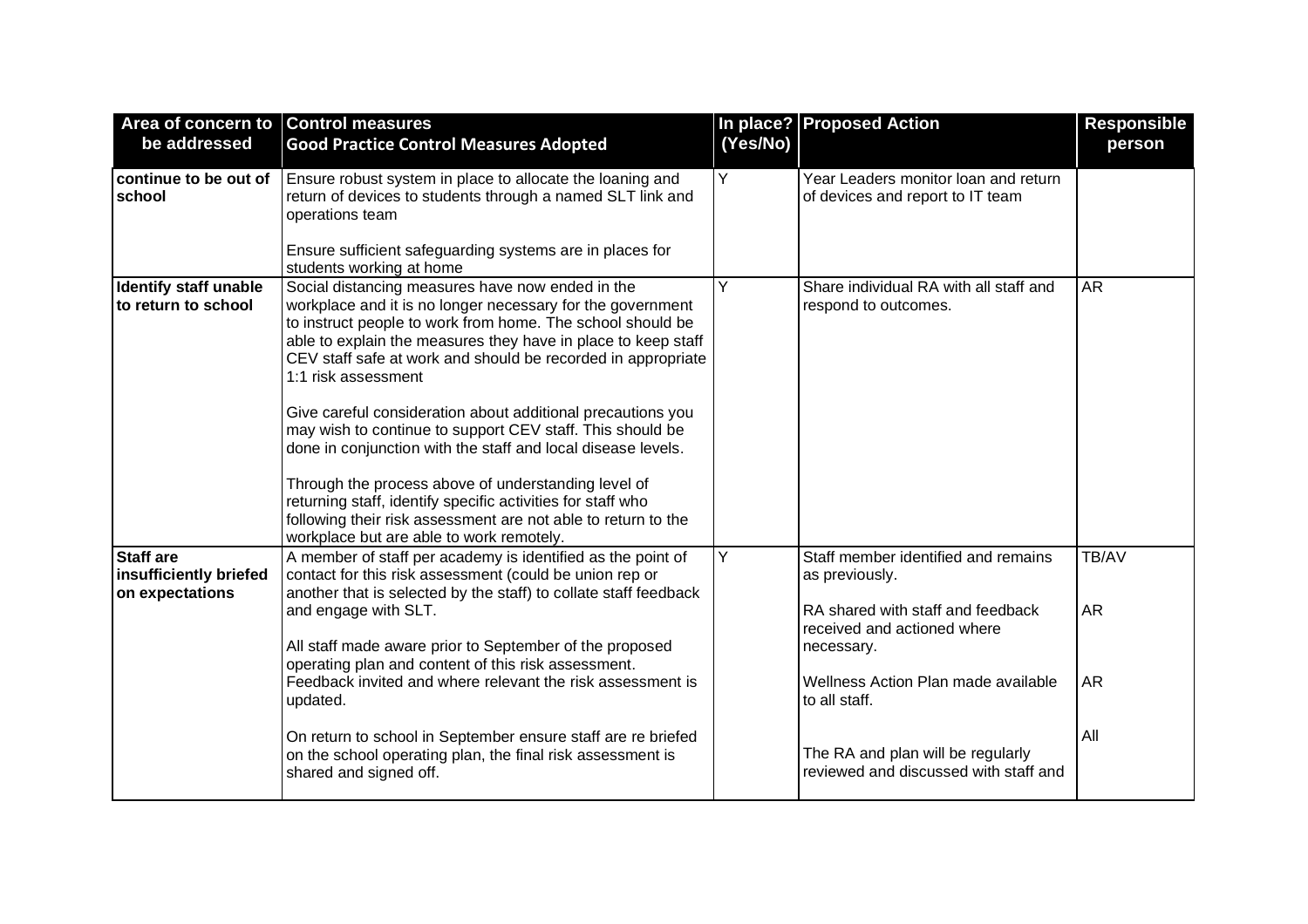| Area of concern to Control measures<br>be addressed                                            | <b>Good Practice Control Measures Adopted</b>                                                                                                                                                                                                                                                                                                                                                                                                                                                                                                                                                                        | (Yes/No) | In place? Proposed Action                                                                                           | <b>Responsible</b><br>person |
|------------------------------------------------------------------------------------------------|----------------------------------------------------------------------------------------------------------------------------------------------------------------------------------------------------------------------------------------------------------------------------------------------------------------------------------------------------------------------------------------------------------------------------------------------------------------------------------------------------------------------------------------------------------------------------------------------------------------------|----------|---------------------------------------------------------------------------------------------------------------------|------------------------------|
|                                                                                                | Staff are encouraged to provide regular feedback on the<br>school operating plan and this risk assessment. This<br>feedback is recorded and implemented where applicable.<br>Support for mental health and wellbeing is communicated to<br>all staff and there are plans in place to check on staff<br>wellbeing regularly, including senior leaders<br>Staff have access to new/updated Wellness Action Plan<br>Staff workload expectations are clearly communicated<br>Schedule what staff training is needed to implement any<br>changes that the school plans to make, either delivered<br>remotely or in school |          | parents via email communication and<br>face to face/Inset.<br>Discussed with staff during INSET<br>and/or Staff CPD |                              |
|                                                                                                | Staff should continue to undertake twice weekly home tests<br>whenever they are on site until the end of September                                                                                                                                                                                                                                                                                                                                                                                                                                                                                                   |          | Staff home testing recommence when<br>staff return in September.                                                    |                              |
| <b>Staff rooms and</b><br>offices do not allow<br>for observation of<br>ventilation guidelines | Ensure offices, staff rooms and large occupancy venues<br>such as halls are well ventilated:<br>Mechanical ventilation systems adjusted to increase<br>I.<br>ventilation rate where possible<br>Natural ventilation - opening windows (these should be<br>$\blacksquare$<br>opened more fully during breaks)<br>Natural ventilation - if necessary, non-emergency fire<br>evacuation doors may also be used<br>Ensure maintenance records have been updated and<br>reviewed for all mechanical ventilation systems<br>Ensure room capacities have been checked with<br>ventilation contractors in line with guidance | Υ        | Open windows in all occupied rooms<br>throughout the building.                                                      | All                          |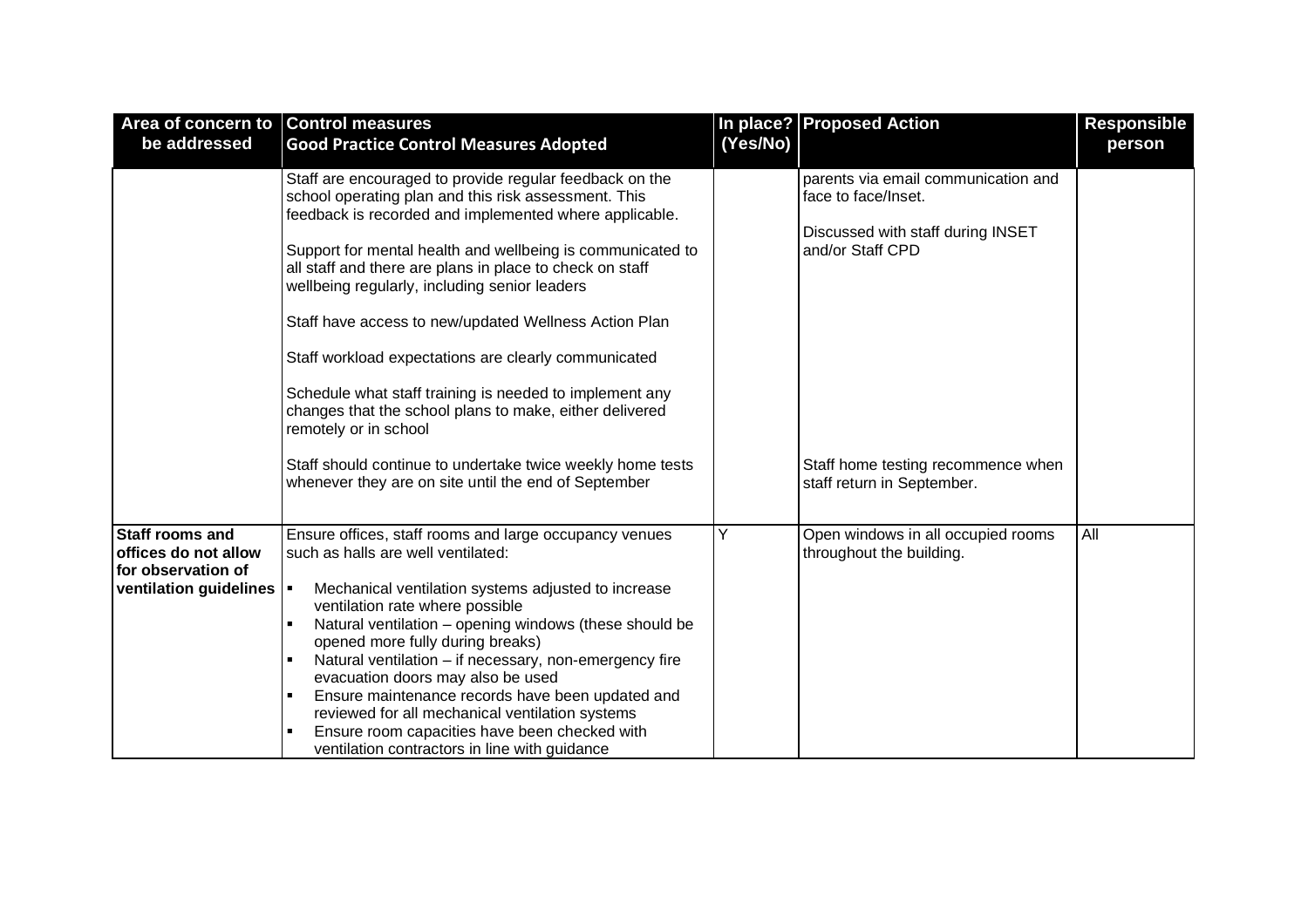| Area of concern to Control measures<br>be addressed                                                                                                                                     |                                                                                                                                                                                                                                                                                                                                                                                                                                                                                                                                                                           | (Yes/No) | In place? Proposed Action                                                                                | <b>Responsible</b> |
|-----------------------------------------------------------------------------------------------------------------------------------------------------------------------------------------|---------------------------------------------------------------------------------------------------------------------------------------------------------------------------------------------------------------------------------------------------------------------------------------------------------------------------------------------------------------------------------------------------------------------------------------------------------------------------------------------------------------------------------------------------------------------------|----------|----------------------------------------------------------------------------------------------------------|--------------------|
|                                                                                                                                                                                         | <b>Good Practice Control Measures Adopted</b>                                                                                                                                                                                                                                                                                                                                                                                                                                                                                                                             |          |                                                                                                          | person             |
|                                                                                                                                                                                         | Where air filters and CO2 monitoring devices are in situ,<br>$\blacksquare$<br>ensure these are always in use and maintained. Ensure<br>academy staff understand how the systems work.                                                                                                                                                                                                                                                                                                                                                                                    |          |                                                                                                          |                    |
| <b>Cleaning capacity is</b><br>reduced so that an<br>initial deeper clean<br>and ongoing cleaning<br>of surfaces and<br>touch points are not<br>undertaken to the<br>standards required | A return-to-work plan for cleaning staff agreed with<br>contracting agencies prior to September opening and in line<br>with current guidance.<br>A cleaning schedule is agreed and implemented which<br>minimises the spread of infection, making full use of<br>timetable breaks, between lunch groups, before and after<br>school.<br>Daily cleaning of doorways, handles and corridor walls and<br>other frequently touched surfaces.<br>Introduce cleaning of shared resources where required and<br>consider role of our staff (e.g. technicians) in this.           | Υ        | Cleaning schedule agreed through<br>Operation Team.<br>Monitored and reviewed according to<br>need.      | PB                 |
| place for Covid-19<br>clean following a<br>suspected or<br>confirmed case at<br>school                                                                                                  | <b>Procedures are not in Cleaning company/team is aware of the guidance for</b><br>cleaning of non-healthcare settings COVID-19: cleaning of<br>non-healthcare settings guidance<br>Plans are in place to identify and clean all areas with which<br>the symptomatic person has been in contact<br>Sufficient and suitable equipment is available for the required<br>clean<br>Adequate disposal arrangements are in place to dispose of<br>contaminated waste<br>Cleaning of the area where staff or students are held when<br>falling ill with symptoms during the day. | Y        | Communication between AR and PB<br>regarding additional cleaning needs<br>should a suspected case arise. | AR/PB              |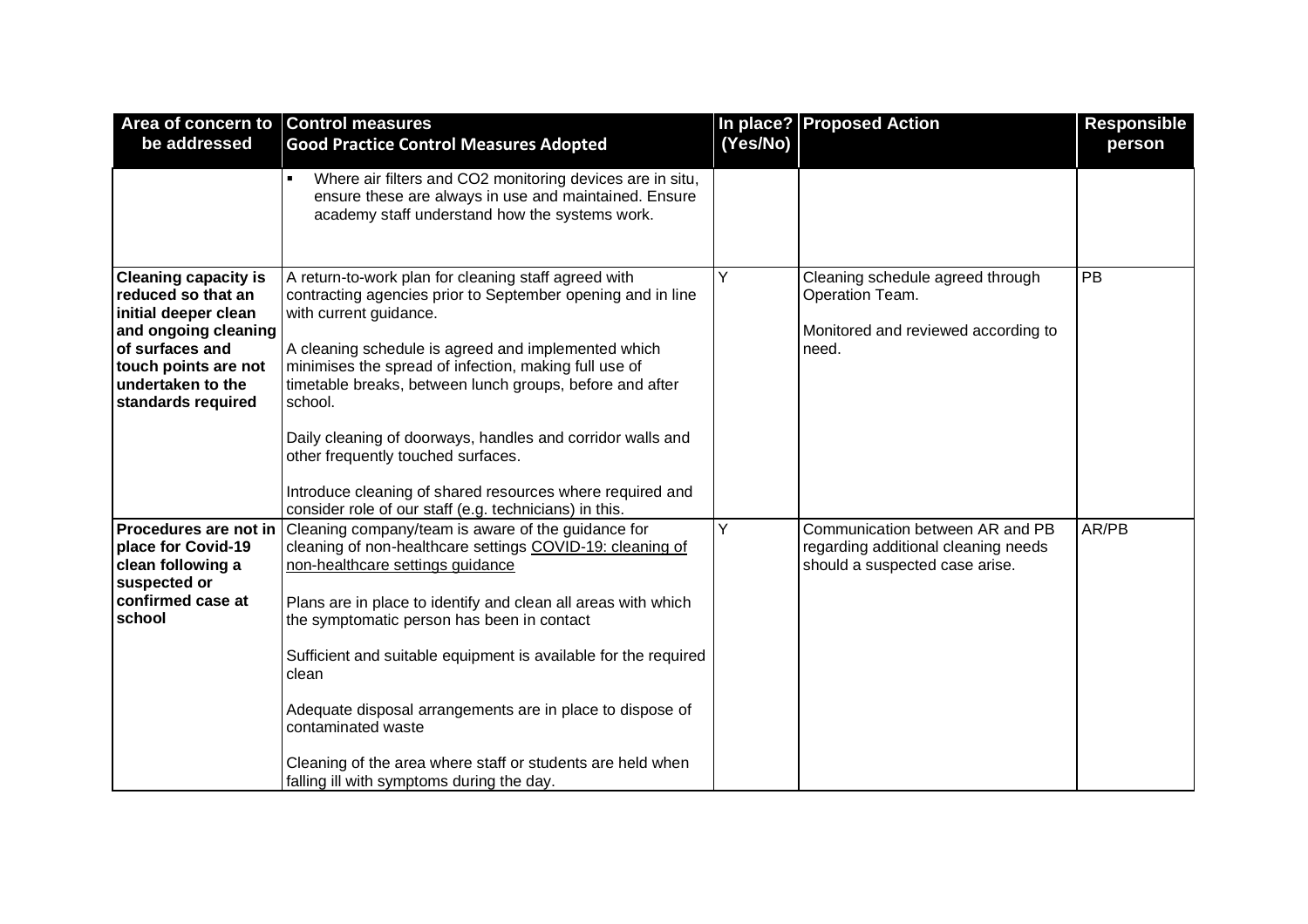| Area of concern to Control measures<br>be addressed                                                                         | <b>Good Practice Control Measures Adopted</b>                                                                                                                                                                                                                                                                                                                                                                                                                                                                                                                                                                                                                                                     | (Yes/No)       | In place? Proposed Action                                                                                                               | <b>Responsible</b><br>person |
|-----------------------------------------------------------------------------------------------------------------------------|---------------------------------------------------------------------------------------------------------------------------------------------------------------------------------------------------------------------------------------------------------------------------------------------------------------------------------------------------------------------------------------------------------------------------------------------------------------------------------------------------------------------------------------------------------------------------------------------------------------------------------------------------------------------------------------------------|----------------|-----------------------------------------------------------------------------------------------------------------------------------------|------------------------------|
| Inadequate supplies<br>of soap and hand<br>sanitiser mean that<br>regular hand washing<br>routines cannot be<br>established | An audit of handwashing facilities and sanitiser dispensers is<br>undertaken before the school reopens and additional<br>supplies are purchased if necessary.<br>Appropriate measures to supervise effective hand washing of<br>young children are in place<br>Monitoring arrangements are in place to ensure that supplies<br>of soap, hand towels and sanitiser are maintained throughout<br>the day<br>Posters and electronic messaging boards reinforce the need<br>to wash hands regularly and frequently, including on arrival at<br>school.<br>Reinforce 'catch it, kill it, bin it' message                                                                                               | $\overline{Y}$ | Monitoring of stock maintained.<br>Encourage regular hand washing and<br>sanitising verbally and through<br>displays.                   | PB and Site<br>Team<br>All   |
| Inadequate supplies<br>and resources mean<br>that shared items are<br>not cleaned after<br>each use                         | Limit the amount of shared resources that are taken home<br>and limit exchange of take-home resources between<br>children, young people and staff<br>Plan for equipment and resources per child where possible<br>and avoid the sharing of stationery and other equipment<br>where possible.<br>Any shared classroom materials and surfaces cleaned and<br>disinfected more frequently and between groups (including<br>resources also used by wraparound groups)<br>Practical lessons can go ahead if equipment can be cleaned<br>thoroughly and the classroom or other learning environment<br>is either cleaned between cohorts or occupied by the same<br>children or young people in one day | Y              | Continue cleaning expectations in<br>shared rooms - ICT Suite, Music<br>room, Art Studio.<br>Cleansing wipes available in each<br>room. | All<br>AR/ /Site Team        |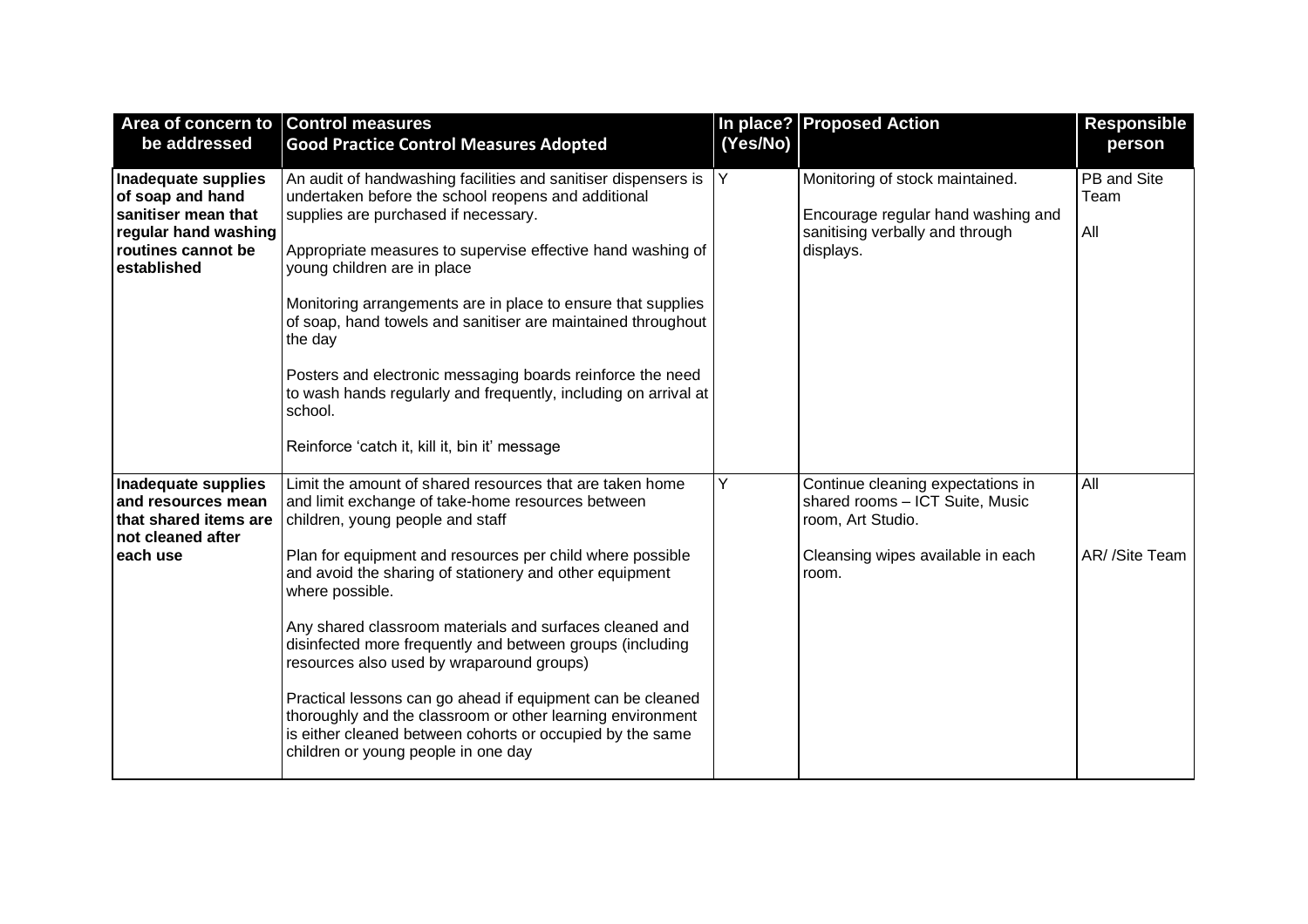| be addressed                                                                                                                                                                                                                                                                 | <b>Good Practice Control Measures Adopted</b>                                                                                                                                                                                                                                                                                                                                                                                                                                                                                                                                                                                                                                                                                                                                                                                                                                                                                 | (Yes/No) |                                                                                                                                                                                    |                              |
|------------------------------------------------------------------------------------------------------------------------------------------------------------------------------------------------------------------------------------------------------------------------------|-------------------------------------------------------------------------------------------------------------------------------------------------------------------------------------------------------------------------------------------------------------------------------------------------------------------------------------------------------------------------------------------------------------------------------------------------------------------------------------------------------------------------------------------------------------------------------------------------------------------------------------------------------------------------------------------------------------------------------------------------------------------------------------------------------------------------------------------------------------------------------------------------------------------------------|----------|------------------------------------------------------------------------------------------------------------------------------------------------------------------------------------|------------------------------|
|                                                                                                                                                                                                                                                                              |                                                                                                                                                                                                                                                                                                                                                                                                                                                                                                                                                                                                                                                                                                                                                                                                                                                                                                                               |          |                                                                                                                                                                                    | person                       |
|                                                                                                                                                                                                                                                                              | Roles and responsibilities identified for each area with<br>cleaning resources, e.g. each class is allocated their own<br>cleaning products                                                                                                                                                                                                                                                                                                                                                                                                                                                                                                                                                                                                                                                                                                                                                                                   |          |                                                                                                                                                                                    |                              |
|                                                                                                                                                                                                                                                                              | The Regional operations Director/Regional Business Lead<br>made aware of any additional financial commitments                                                                                                                                                                                                                                                                                                                                                                                                                                                                                                                                                                                                                                                                                                                                                                                                                 |          |                                                                                                                                                                                    |                              |
| Staff, pupils and<br>parents are not aware<br>of the school's<br>procedures<br>(including on self-<br>isolation and testing)<br>should anyone<br>display symptoms of<br><b>COVID-19 or should</b><br>there be a confirmed<br>case of COVID-19 in<br>the school<br>first aid. | Staff, pupils and parents have received clear<br>communications informing them of current government<br>guidance on the actions to take should anyone display<br>symptoms of COVID-19 and how this will be implemented in<br>the school and to stay at home if unwell.<br>Staff caring for young children are vigilant for symptoms of<br>COVID-19 and signs of illness that may be associated to it as<br>per government advice.<br>This guidance has been explained to staff and pupils as part<br>of INSET training and through regular staff briefings (and the<br>induction process for new starters).<br>Staff are aware of the location of the emergency PPE pack<br>and the situations where its use is mandatory - when dealing<br>with symptomatic students or staff or for close intimate care /<br>Any updates or changes to this guidance are communicated<br>in a timely and effective way to all stakeholders. | Y        | Continue with current practice and<br>communication reminders.<br>All cases reported to absent@e-act<br>promptly.<br>Implement Outbreak Plan based upon<br>guidance from Trust/PHE | AR/SLT<br>AR/TB<br><b>AR</b> |
|                                                                                                                                                                                                                                                                              | Report cases immediately to ROD and email absent@e-<br>act.org.uk Keep up to date with PH updates on responding to<br>cases in schools during the contact tracing phase of the<br>response.<br>PHE can be contacted on the DFE Helpline via 0800 046                                                                                                                                                                                                                                                                                                                                                                                                                                                                                                                                                                                                                                                                          |          |                                                                                                                                                                                    |                              |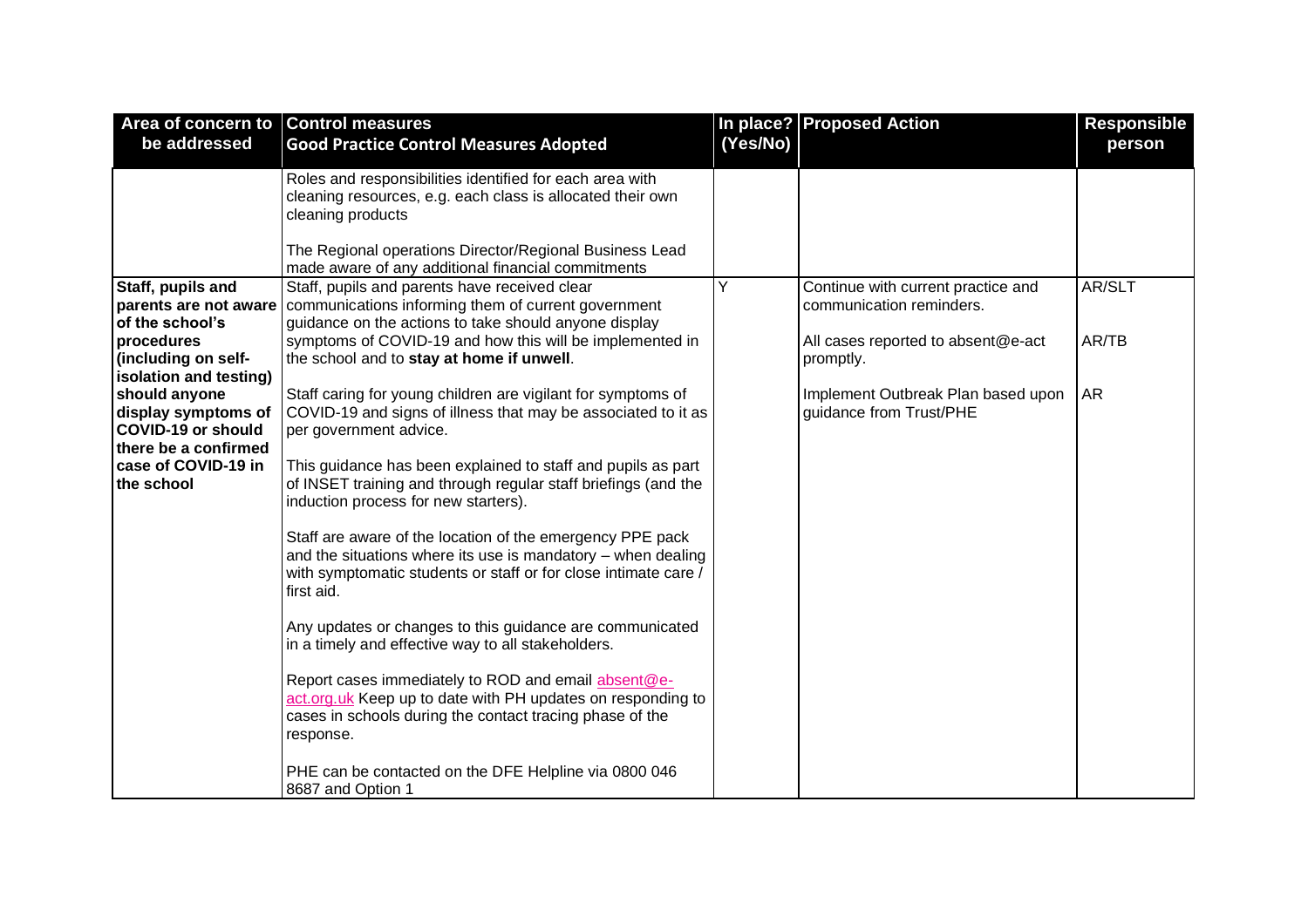| Area of concern to Control measures |                                                                                                                                   |          | In place? Proposed Action | <b>Responsible</b> |
|-------------------------------------|-----------------------------------------------------------------------------------------------------------------------------------|----------|---------------------------|--------------------|
| be addressed                        | <b>Good Practice Control Measures Adopted</b>                                                                                     | (Yes/No) |                           | person             |
|                                     |                                                                                                                                   |          |                           |                    |
|                                     | Monday to Friday 08:00-18:00                                                                                                      |          |                           |                    |
|                                     | Saturday to Sunday 10:00-18:00                                                                                                    |          |                           |                    |
|                                     | PHE will engage and advise on steps to take following                                                                             |          |                           |                    |
|                                     | reports by us to them AND if they contact us from wider test                                                                      |          |                           |                    |
|                                     | and trace in the community.                                                                                                       |          |                           |                    |
|                                     | Note trigger of 5 children, pupils, students or staff, who are                                                                    |          |                           |                    |
|                                     | likely to have mixed closely, test positive for COVID-19,                                                                         |          |                           |                    |
|                                     | within a 10-day period; or 10% of children, pupils, students or<br>staff who are likely to have mixed closely test positive for   |          |                           |                    |
|                                     | COVID-19 within a 10-day period may result in them taking                                                                         |          |                           |                    |
|                                     | closer interest in the situation at the Academy as a potential<br>outbreak. This does not include any positive results within the |          |                           |                    |
|                                     | initial LFT at the start of term.                                                                                                 |          |                           |                    |
|                                     |                                                                                                                                   |          |                           |                    |
|                                     | Contact with PHE immediately and their advice on next steps<br>is critical as well as notifying the Trust.                        |          |                           |                    |
|                                     |                                                                                                                                   |          |                           |                    |
|                                     | Nominate a coordinator in the academy who the Trust can<br>regularly liaise with.                                                 |          |                           |                    |
|                                     |                                                                                                                                   |          |                           |                    |
|                                     | It is a critical system of control that we respond to any<br>infection in line with the detailed PHE guidance and we              |          |                           |                    |
|                                     | report every potential case to absent@e-act in order that                                                                         |          |                           |                    |
|                                     | we can prepare for the potential implications of a                                                                                |          |                           |                    |
|                                     | subsequent positive result.                                                                                                       |          |                           |                    |
|                                     | Academies will be sent home test kits that can be handed to                                                                       |          |                           |                    |
|                                     | staff / parents as required. This stock to be managed and<br>records kept of who it has been provided to.                         |          |                           |                    |
|                                     |                                                                                                                                   |          |                           |                    |
|                                     | Understanding of latest HSE RIDDOR REPORTING                                                                                      |          |                           |                    |
|                                     | guidance for Covid-19 on when and how to report exposure                                                                          |          |                           |                    |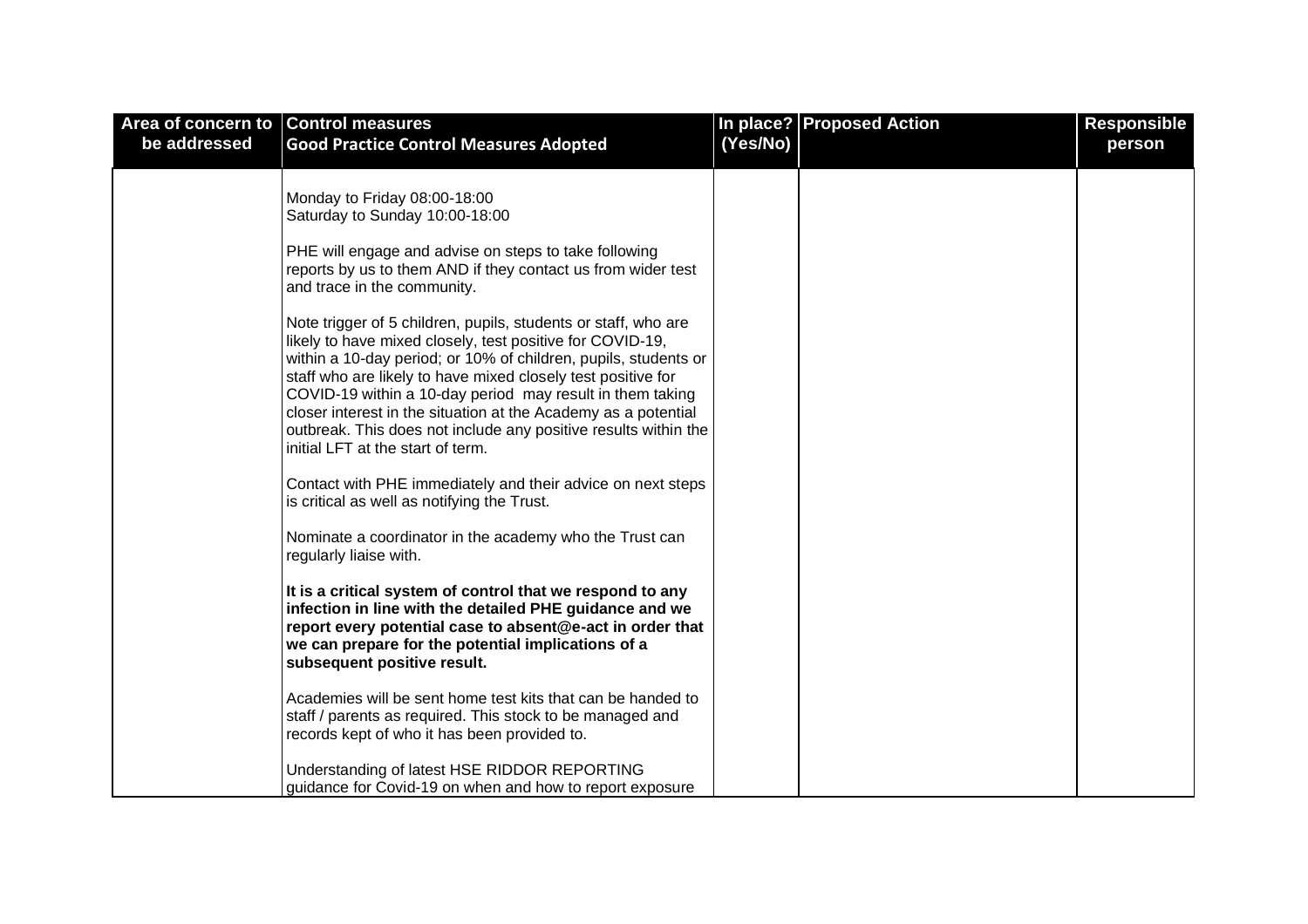| Area of concern to Control measures                                                                     |                                                                                                                                                                                                                                                                                                                                                                                                                                                                                                                                                                                                                                                                                                                                                                                   |          | In place? Proposed Action                                                                            | <b>Responsible</b>         |
|---------------------------------------------------------------------------------------------------------|-----------------------------------------------------------------------------------------------------------------------------------------------------------------------------------------------------------------------------------------------------------------------------------------------------------------------------------------------------------------------------------------------------------------------------------------------------------------------------------------------------------------------------------------------------------------------------------------------------------------------------------------------------------------------------------------------------------------------------------------------------------------------------------|----------|------------------------------------------------------------------------------------------------------|----------------------------|
| be addressed                                                                                            | <b>Good Practice Control Measures Adopted</b>                                                                                                                                                                                                                                                                                                                                                                                                                                                                                                                                                                                                                                                                                                                                     | (Yes/No) |                                                                                                      | person                     |
|                                                                                                         | to coronavirus or a diagnosis of COVID 19, in the workplace<br>under RIDDOR. Always refer to the Regional Operations<br>Director.                                                                                                                                                                                                                                                                                                                                                                                                                                                                                                                                                                                                                                                 |          |                                                                                                      |                            |
| <b>Contractors/Visitors</b><br>unaware of school's<br>procedures                                        | Contractors and visitors, including parents, must continue to<br>complete Covid-19 screening form before entering the<br>premises. Access must be restricted where the form<br>suggests risk of infection<br>Where possible, electronic meetings should be the<br>preference                                                                                                                                                                                                                                                                                                                                                                                                                                                                                                      | Y        | Reception staff to inform visitors of<br>measures in place upon arrival to<br>premises when on site. | VJ                         |
| <b>Arrangements to</b><br>isolate individuals<br>displaying symptoms<br>of COVID-19 are not<br>in place | School's isolation room/space has been assessed to ensure<br>social distancing and isolation measures are not<br>compromised<br>Ensure isolation room is in a location close to main exit to<br>reduce transmission risk when transferring symptomatic<br>cases<br>Immediate notification to absent@e-act in every case where<br>a student/staff is symptomatic<br>Must contact Regional Operations or Education Director or<br>Chief Operating Officer in the event that someone in the<br>Academy needs to be isolated<br>Procedures are in place for medical rooms or other spaces to<br>be cleaned after suspected COVID-19 cases, along with<br>other affected areas, including toilets. in line with the COVID-<br>19: cleaning in non-healthcare settings outside the home | Y        | Remains the same as last academic<br>year                                                            | <b>AR</b>                  |
| <b>Provision of PPE for</b><br>staff where required<br>is not in line with                              | Government guidance on wearing PPE is understood and<br>communicated<br>Sufficient PPE has been procured through normal stockist                                                                                                                                                                                                                                                                                                                                                                                                                                                                                                                                                                                                                                                  | Y        | PPE available for staff to use<br>Additional supplies of PPE available<br>from facilities.           | <b>TB and Site</b><br>Team |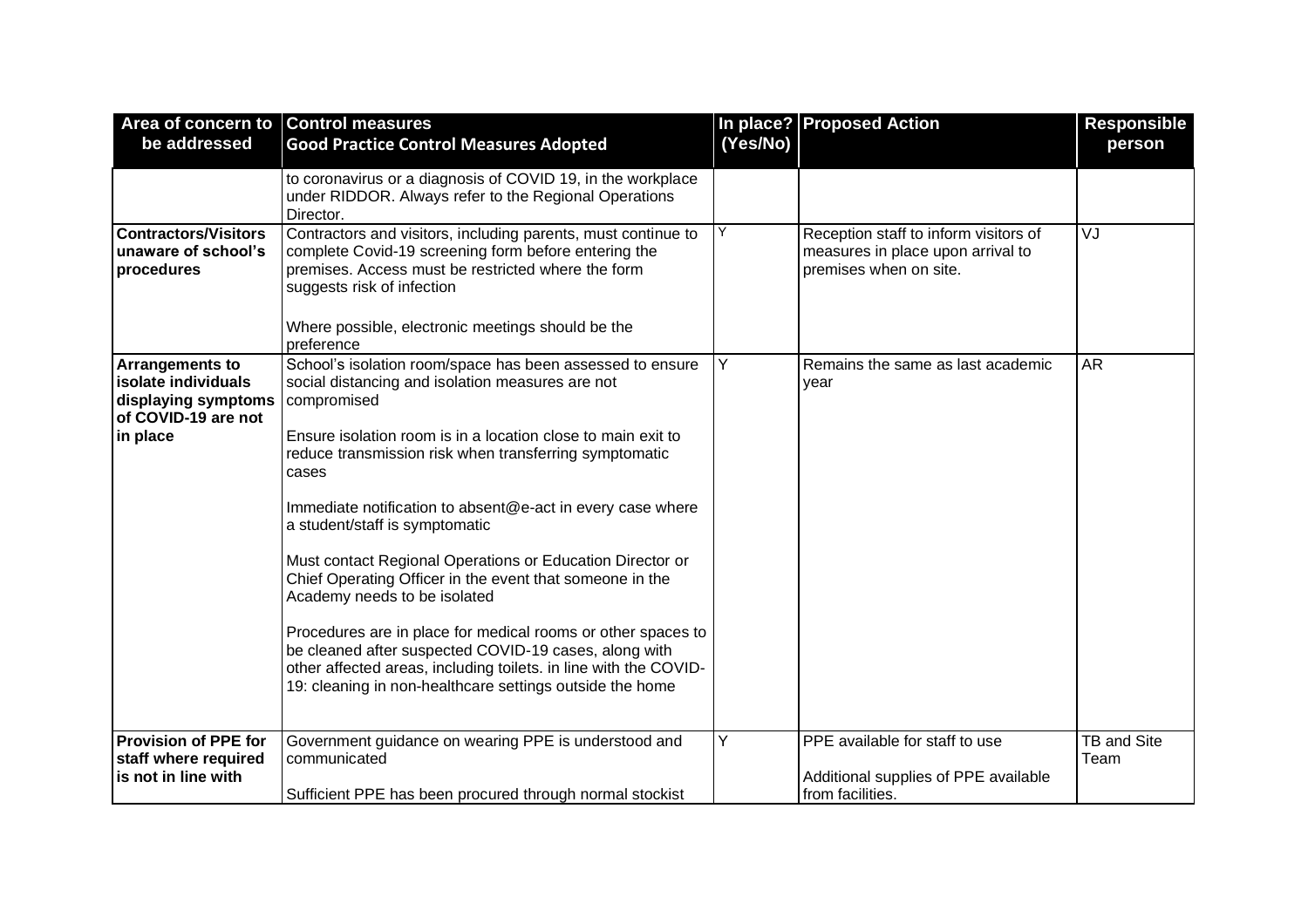| Area of concern to Control measures<br>be addressed                                                                                                                                                                                    | <b>Good Practice Control Measures Adopted</b>                                                                                                                                                                                                                                                                                                                                                                                                                                                                                                                                                                                                                                                                                                                                                                                                                                                                                             | (Yes/No) | In place? Proposed Action                                                  | <b>Responsible</b><br>person |
|----------------------------------------------------------------------------------------------------------------------------------------------------------------------------------------------------------------------------------------|-------------------------------------------------------------------------------------------------------------------------------------------------------------------------------------------------------------------------------------------------------------------------------------------------------------------------------------------------------------------------------------------------------------------------------------------------------------------------------------------------------------------------------------------------------------------------------------------------------------------------------------------------------------------------------------------------------------------------------------------------------------------------------------------------------------------------------------------------------------------------------------------------------------------------------------------|----------|----------------------------------------------------------------------------|------------------------------|
| government<br>guidelines                                                                                                                                                                                                               | PPE requirements for individual pupils and staff have been<br>risk assessed and sourced through normal stockist<br>Those staff required to wear PPE (e.g. SEND intimate care;<br>receiving/handling deliveries; cleaning staff) have been<br>instructed on how to put on and how to remove PPE carefully<br>to reduce contamination and how to dispose of them safely.<br>Staff are reminded that wearing of gloves is not a substitute<br>for good handwashing.<br>Appropriate measures are taken on the cleaning of reusable<br>PPE items in line with guidance<br>For those staff/students who may choose to continue to wear<br>a face covering, ensure small contingency supply of face<br>coverings for people who are struggling to access a face<br>covering, unable to use their face covering or forgotten face<br>covering<br>Ensure small contingency supply of sealable plastic bags to<br>support storage of face coverings |          |                                                                            | PB/TB and Site<br>Team       |
| <b>PPE provision is not</b><br>in place for staff<br>providing intimate<br>care and for cases<br>where a child<br>becomes unwell with<br>symptoms of<br>coronavirus and<br>needs direct personal<br>care until they can<br>return home | Requirements for PPE have been assessed in line with DfE<br>guidelines<br>Sufficient stock ordered using school's usual suppliers<br>Regional Operations Director must be satisfied that<br>arrangements are in place and in line with DfE guidelines                                                                                                                                                                                                                                                                                                                                                                                                                                                                                                                                                                                                                                                                                     | Y        | PPE remains available in all locations<br>where intimate care is required. | <b>PB</b>                    |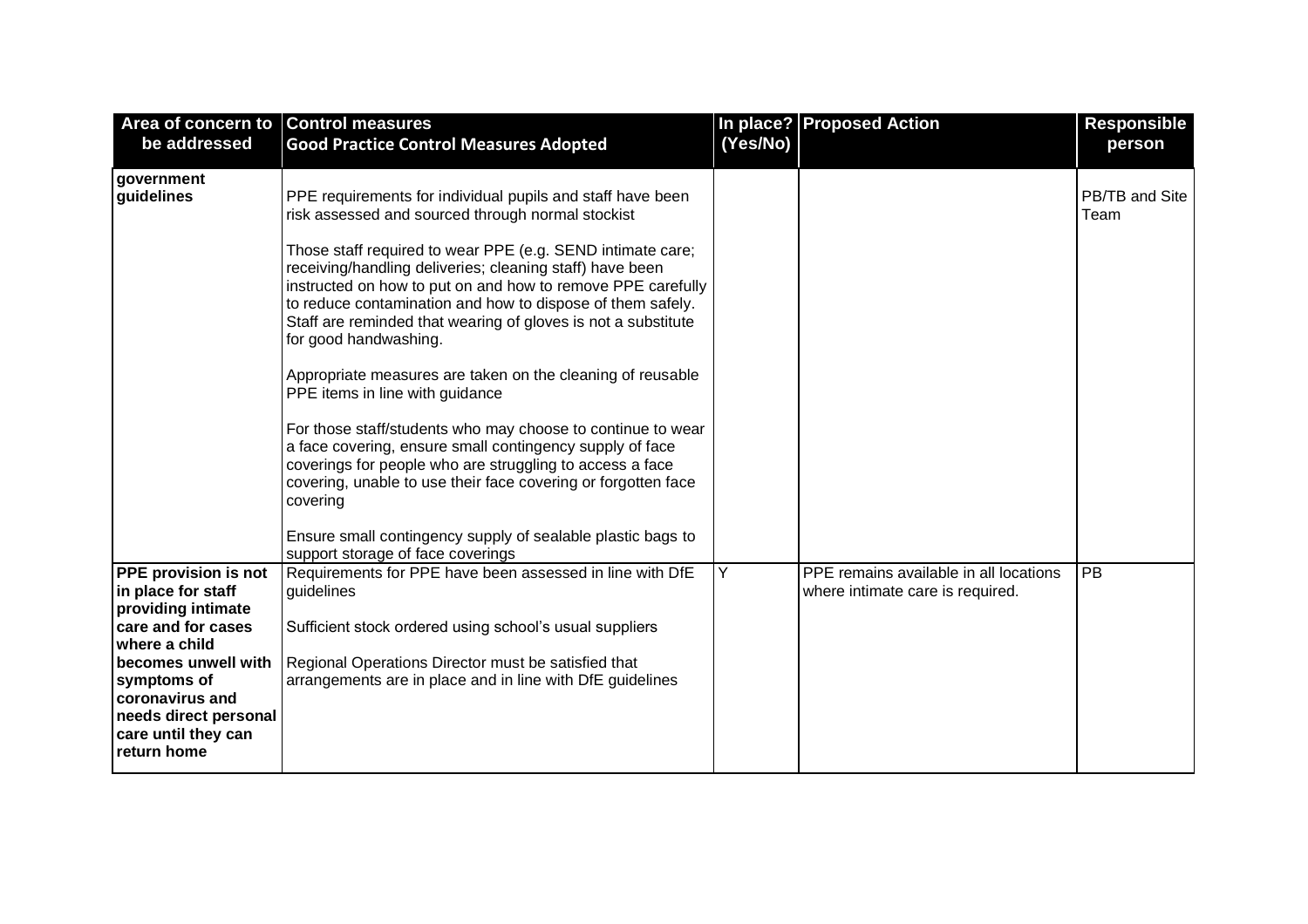| Area of concern to Control measures |                                                                                                              |          | In place? Proposed Action                      | <b>Responsible</b> |
|-------------------------------------|--------------------------------------------------------------------------------------------------------------|----------|------------------------------------------------|--------------------|
| be addressed                        | <b>Good Practice Control Measures Adopted</b>                                                                | (Yes/No) |                                                | person             |
| <b>Fire marshals absent</b>         |                                                                                                              | Y        |                                                | AR/SLT             |
| due to self-isolation               | A staff rota is in place for fire marshals to cover any<br>absences and staff have been briefed accordingly. |          | All support staff are fire marshal<br>trained. |                    |
|                                     |                                                                                                              |          |                                                |                    |
|                                     | Sufficient staff appropriately trained in fire marshal duties as                                             |          |                                                |                    |
|                                     | required including completion of dedicated Educare module                                                    |          |                                                |                    |
| <b>Statutory</b>                    | Prior to opening, ensure all required maintenance has been                                                   | Y        | AR and PB to do check                          | PB/AR              |
| compliance has not                  | completed with a focus on areas of the building/curriculum                                                   |          |                                                |                    |
| been completed due                  | which have stopped/reduced due to previous restrictions. As                                                  |          |                                                |                    |
| to restrictions on                  | a guide, but not an inclusive list:                                                                          |          |                                                |                    |
| building or                         | Legionella e.g. changing rooms                                                                               |          |                                                |                    |
| equipment use                       | Practical Equipment/Machines e.g. PE, science,                                                               |          |                                                |                    |
|                                     | technology                                                                                                   |          |                                                |                    |
|                                     | Ventilation - ensure all mechanical ventilation/air                                                          |          |                                                |                    |
|                                     | handling/air conditioning has been serviced                                                                  | N/A      |                                                |                    |
| <b>Public Transport</b>             | All pupils to be made aware of the national guidance on                                                      |          |                                                |                    |
| usage and impact<br>on academy.     | using public transport. The government expects and<br>recommends that people wear face coverings in crowded  |          |                                                |                    |
|                                     | areas such as public transport                                                                               |          |                                                |                    |
|                                     |                                                                                                              |          |                                                |                    |
|                                     | Pupils choosing to wear masks need to safely store whilst in                                                 |          |                                                |                    |
|                                     | school.                                                                                                      |          |                                                |                    |
| <b>Dedicated School</b>             | Where an academy has dedicated school transport please                                                       | N/A      |                                                |                    |
| <b>Transport</b>                    | refer to the full guidance on how this should be managed.                                                    |          |                                                |                    |
|                                     | Pay particular attention to:                                                                                 |          |                                                |                    |
|                                     |                                                                                                              |          |                                                |                    |
|                                     | If all on the dedicated transport then pupils travelling on<br>$\blacksquare$                                |          |                                                |                    |
|                                     | this bus will need to wear face covering and social<br>distance where possible.                              |          |                                                |                    |
|                                     |                                                                                                              |          |                                                |                    |
|                                     | Hand sanitiser will need to be provided on entry / exit<br>٠                                                 |          |                                                |                    |
|                                     | from the bus.                                                                                                |          |                                                |                    |
|                                     |                                                                                                              |          |                                                |                    |
|                                     |                                                                                                              |          |                                                |                    |
|                                     | You will need to also engage with the dedicated transport                                                    |          |                                                |                    |
|                                     | provider on their own risk assessment / prevention control.                                                  |          |                                                |                    |